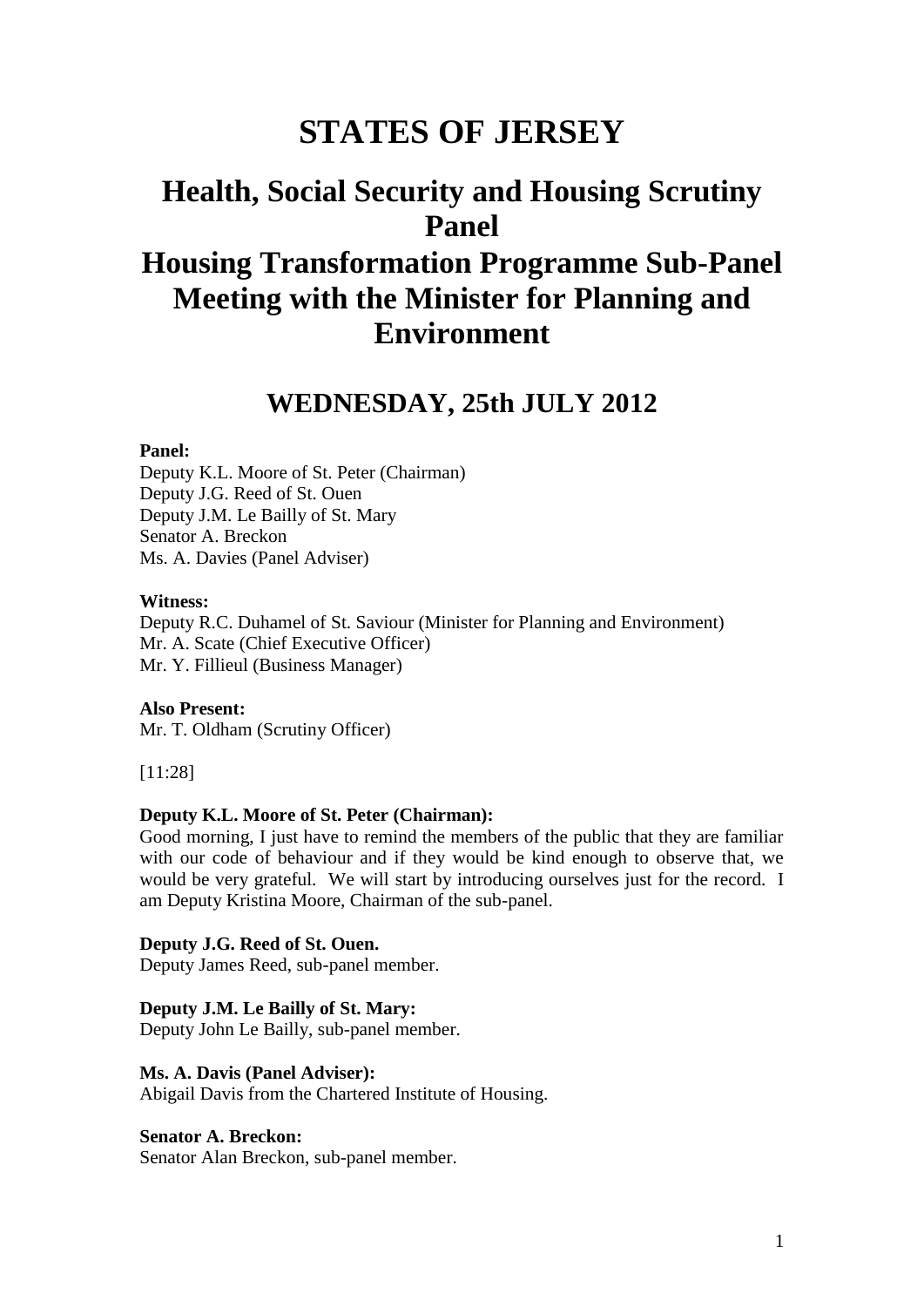# **Mr. T. Oldham (Scrutiny Officer):**

Tim Oldham, Scrutiny Officer.

# **The Minister for Planning and Environment:**

Deputy Duhamel, Minister for Planning and Environment.

# **Chief Executive Officer:**

Chief Officer, Department of the Environment.

# **Business Manager:**

Business Manager, Department of the Environment.

# **The Deputy of St. Peter:**

Excellent, thank you very much. Minister, would you like to turn your microphone towards you to make sure we can hear you nice and clearly. We would like to start with the general issues around social housing and we would be interested to know what you, Minister, see as the purpose for social housing?

[11:30]

# **The Minister for Planning and Environment:**

The purpose of social housing. I think it is provide housing accommodation for those persons who are not in a position to afford it in their own right.

# **The Deputy of St. Peter:**

Do you see that as a long-term offering, providing security of tenure, or a short-term?

# **The Minister for Planning and Environment:**

I think personally it should be for a short period of time because I think Government policy should really be rejigged to encourage people to stand on their own feet as far as possible. So our income support systems and social housing systems should really be only offered for as long as people are by themselves in those unfortunate economic circumstances. In some instances it is going to be that people if they are disabled or they have other long-term problems they have to avail themselves of the opportunities of social housing for a longer time. In general I would suggest that it is the Government's main aim to try and seek to minimise the number of units that are used long term rather than to maximise it.

# **The Deputy of St. Peter:**

Would you therefore suggest that we have the right supply of social housing in the Island at the moment, or do we need more or less?

# **The Minister for Planning and Environment:**

Whether we have the right supply? I think the supply in terms of numbers is probably right but it is the tenure. At the moment what is happening in my view is that we are allowing the construction industry to build unaffordable homes at unaffordable prices and, as a consequence, the whole thrust of the move to establish housing as housing trust body or social housing provider is mainly concentrated on provision of social rented housing and I think that is not necessarily the way forward.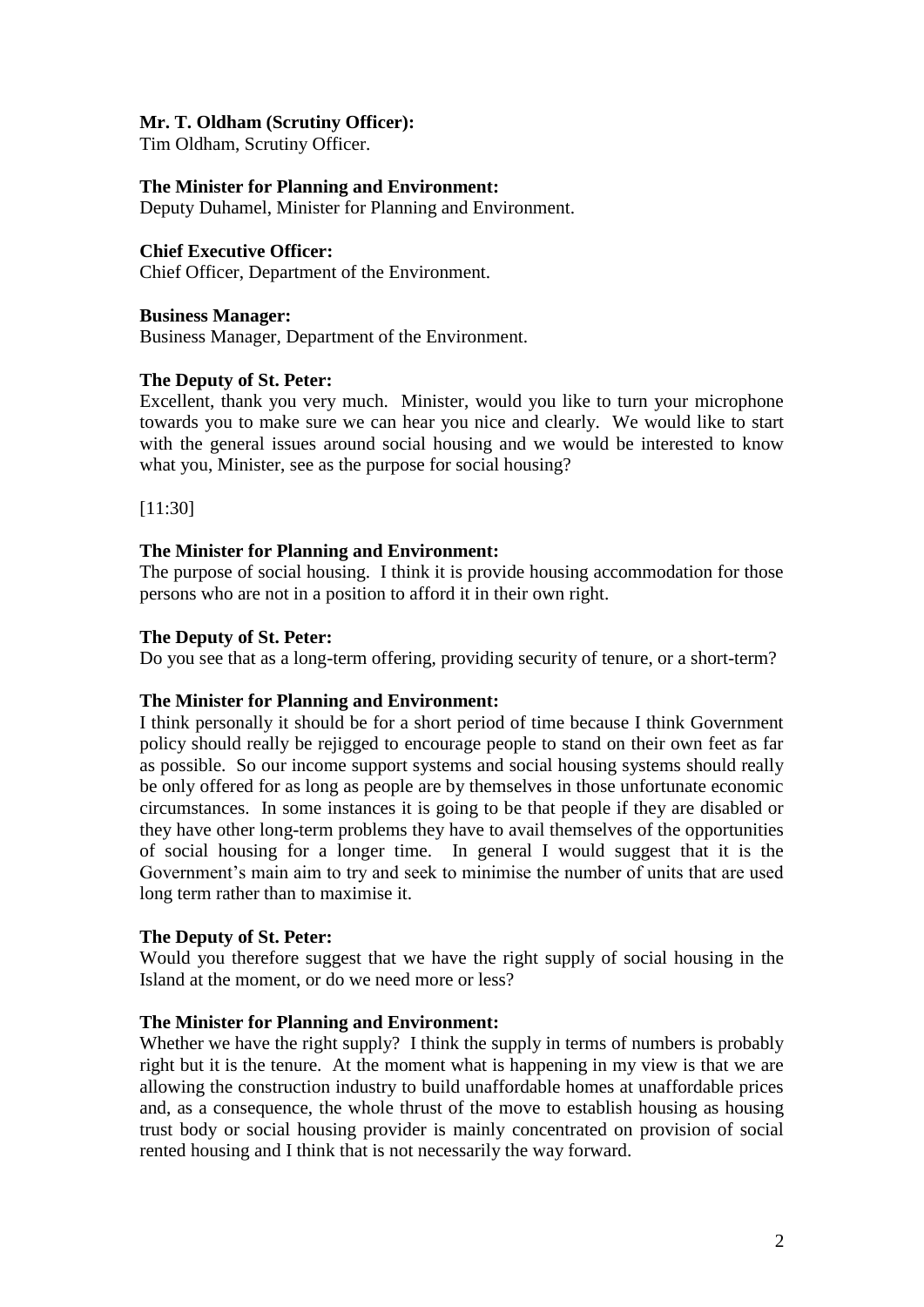When do you expect your policy to provide affordable housing to come into practice?

### **The Minister for Planning and Environment:**

There is a little bit to go. I signed a ministerial decision today to put the H3 policy out for further consultation. There has been some industry negativity, if you like, in that I think it is perceived by the industry that the Minister for Planning is seeking to curtail the profits made by that industry, which in a lot of cases are probably exorbitant.

#### **The Deputy of St. Ouen:**

Just picking up on that, presumably there is an issue about trying to reflect or achieve a lower value in site values and what is allowed on the site will reflect its value. Therefore one could argue it is not the developer that necessarily is the one that will be affected. It will be the seller.

### **The Minister for Planning and Environment:**

I think that is generally right. Certainly as part of the consultation process I am mooting a different affordable homes mechanism which will encourage, as far as possible, the better and more efficient use of existing States owned sites to greater densities but to higher standards in terms of amenities and internal space so that our own sites will allow us the opportunity to take out the land cost as one of the ways of bringing the overall price of a unit down to a more affordable level.

### **The Deputy of St. Peter:**

How do you take out the land cost?

# **The Minister for Planning and Environment:**

You can take out the land cost by retaining the land in the ownership of the States and in the public of Jersey and not conveying it as part of the sale price. There is no particular need. If it is owned by the public and it remains owned by the public then that is one mechanism to reduce prices.

# **The Deputy of St. Peter:**

Propose a sort of flying freehold sale?

#### **The Minister for Planning and Environment:**

Well, fly freehold or share transfer, whatever, it is the property that would conveyed but the other thing is that we have to ensure that building technologies are used that encourage a wise use of building materials and it could be said as part of some of the studies and analysis that is undertaken that a number of the construction technologies that are used these days are not really fit for purpose and do no more than to increase the overall cost of the units unjustifiably.

# **The Deputy of St. Ouen:**

Can you just remind us what is the current policy on the use of States own land to provide social housing?

# **The Minister for Planning and Environment:**

The current policy is exactly that, to provide social housing and that is a clear policy as to whether or not the units on existing States own sites should be sold generally.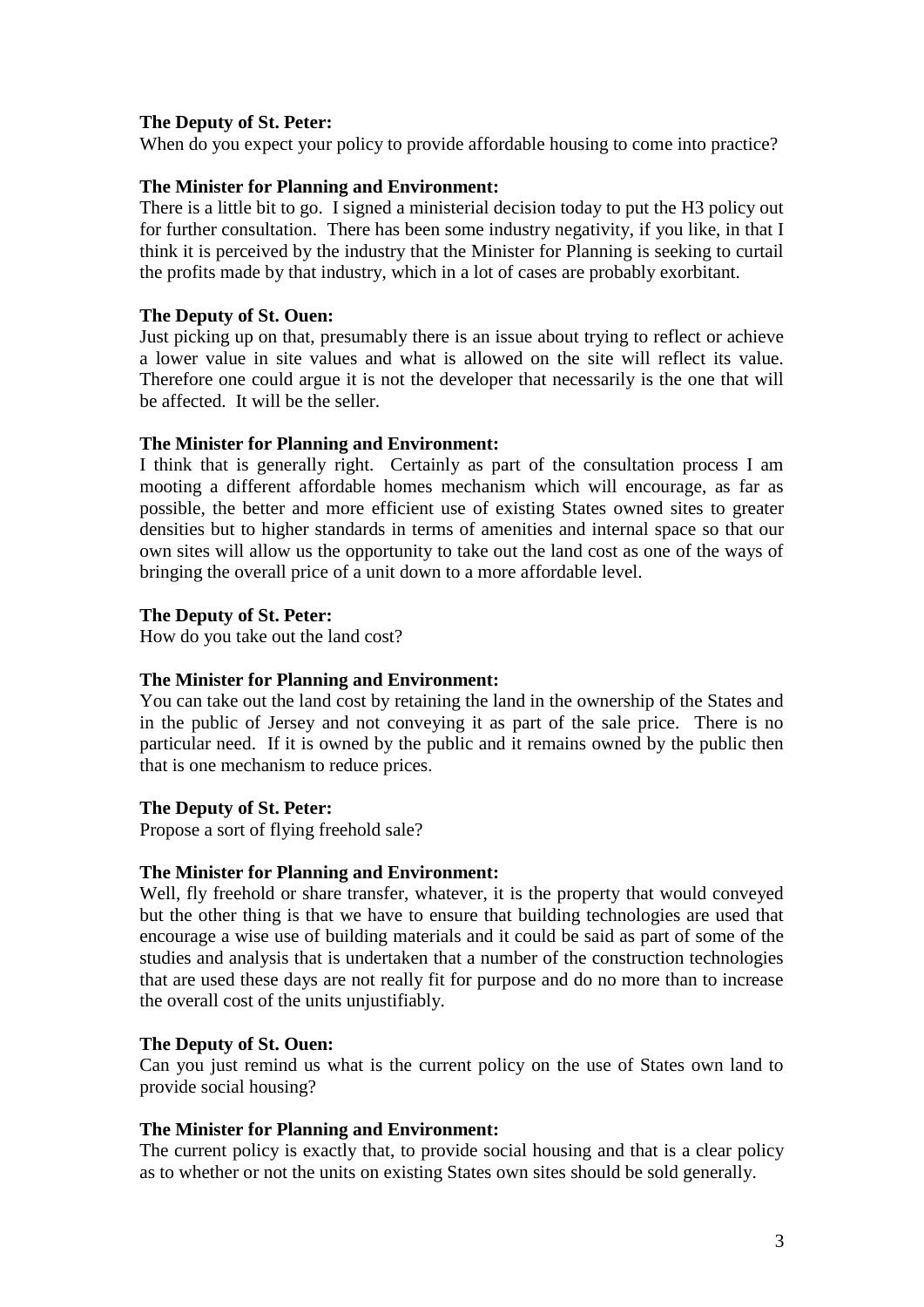# **The Deputy of St. Ouen:**

For my own interest, do you see any problem with the requirement for the States of Jersey Development Company to maximise the potential in yields of a particular site and a policy that says: "Well, all States own sites should be used to provide social housing which cannot reflect in the value attached to that area"?

### **The Minister for Planning and Environment:**

I think there is a potential conflict of interest, particularly the monies that are going to be gained by the sale of any properties of States owned accommodation is on the open market and those monies are then returned to the Treasury.

### **The Deputy of St. Ouen:**

How do you see that tension being managed?

# **The Minister for Planning and Environment:**

I think the tension is probably best managed by the mechanisms that we are developing at the moment, which is ostensibly through the functions that can be exercised by the Minister for Planning. The master planning and development briefs are the sole remit of the Minister for Planning, which is myself. At that point if individuals at States owned sites are deemed to be surplus to requirement, it is only then that they, under the formula for the setting up of the States of Jersey Development Company, will be passed over to that body to seek to work to the brief and to determine how the accommodation gets built or refurbished or whatever.

### **The Deputy of St. Ouen:**

Is there any specific policy within the new Island Plan that comments on and highlights what may be required from States owned property by the way of accommodation?

#### **The Minister for Planning and Environment:**

There is as much as there is a body of work which we are undertaking through consultation at the moment on the H1 and the H3 sites and that body of work has to come back to the States for agreement before we move to the next stage.

#### **Chief Executive Officer:**

Shall I elaborate on policy H1. H1 is the main policy in the Island Plan which tackles States owned sites insofar as a number of States owned sites are identified for up to 150 homes for category A dwellings. That is what the Island Plan requires.

#### **The Minister for Planning and Environment:**

As a first tranche.

# **Chief Executive Officer:**

Over and above H3 which applies to all land coming forward privately and that would include Property Holdings coming forward privately in effect, which then requires a percentage of those sites to be developed for affordable homes as well as private homes. So the current Island Plan requirement is that H3 applies ... when Property Holdings sells a site or when they bring forward a site, we treat that site as any other development site in the planning process so that is when H3 will apply, when it wants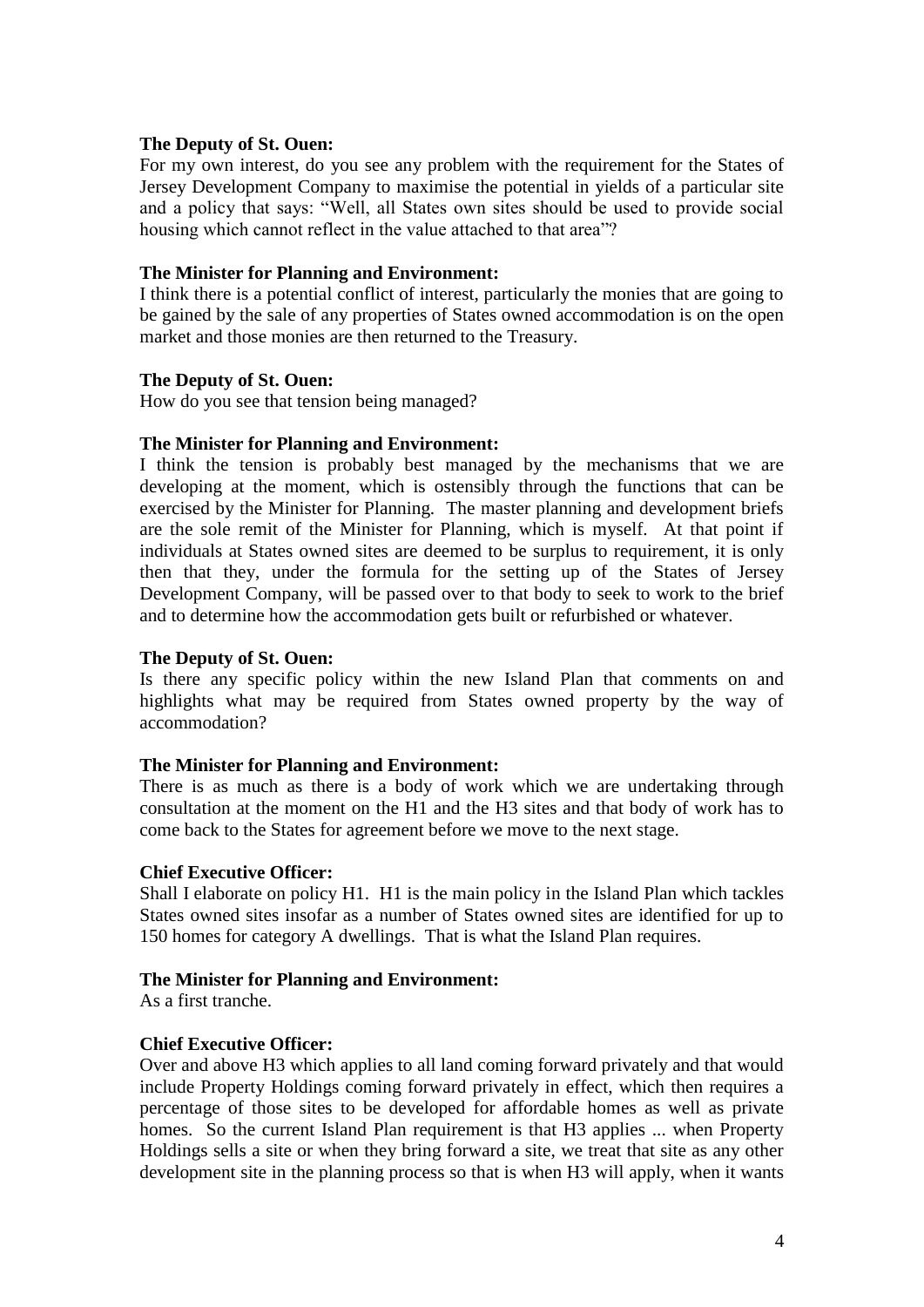approval. H3 will require 12.5 per cent homes going up to 20 per cent affordable homes or whatever the mechanism will be following our consultation process. So that will apply. That is the industry standard for all future housing developments. Over and above that the Island Plan requires States owned land to deliver another 150 homes in the plan period. So that is an additional requirement placed on the States assets.

### **The Minister for Planning and Environment:**

That is 150 in the first 5 years, with an overall requirement for?

# **Chief Executive Officer:**

The Island Plan requires 1,000 affordable homes within its 10 year life.

### **The Minister for Planning and Environment:**

So it is roughly a quarter of all that is going to be built.

### **Chief Executive Officer:**

Yes, in terms of supply of that 1,000 we expect the H3 policy to deliver 400 to 500 homes, let us say 500 homes for the sake of my maths. The H1 policy is designed to deliver 150 and the balance, the 300-350 comes from existing zoned sites which are carried forward into this plan period, which would include some of the 2008 rezonings and some of the earlier 2002 rezonings. So that is where the 1,000 is made up from. Clearly that is what the plan requires so if it is greater than that then the Plan will allow greater numbers to be delivered.

### **The Deputy of St. Peter:**

Please forgive for being rather simplistic, but could you just clarify for me the difference between a States owned site and site owned by Property Holdings?

#### **Chief Executive Officer:**

No, they are same.

**The Deputy of St. Peter:**

They are all the same?

# **Chief Executive Officer:**

They are the same, yes.

#### **The Deputy of St. Peter:**

So H1 sites were defined within the Island Plan last year.

# **Chief Executive Officer:**

Yes, what we did in H1 is list those sites that we knew were likely to come forward within town. So that is where we would expect the additional 150 homes to be provided. It will be on one of those sites or a blend of them.

**The Deputy of St. Peter:** Did you have another question?

#### **The Deputy of St. Ouen:**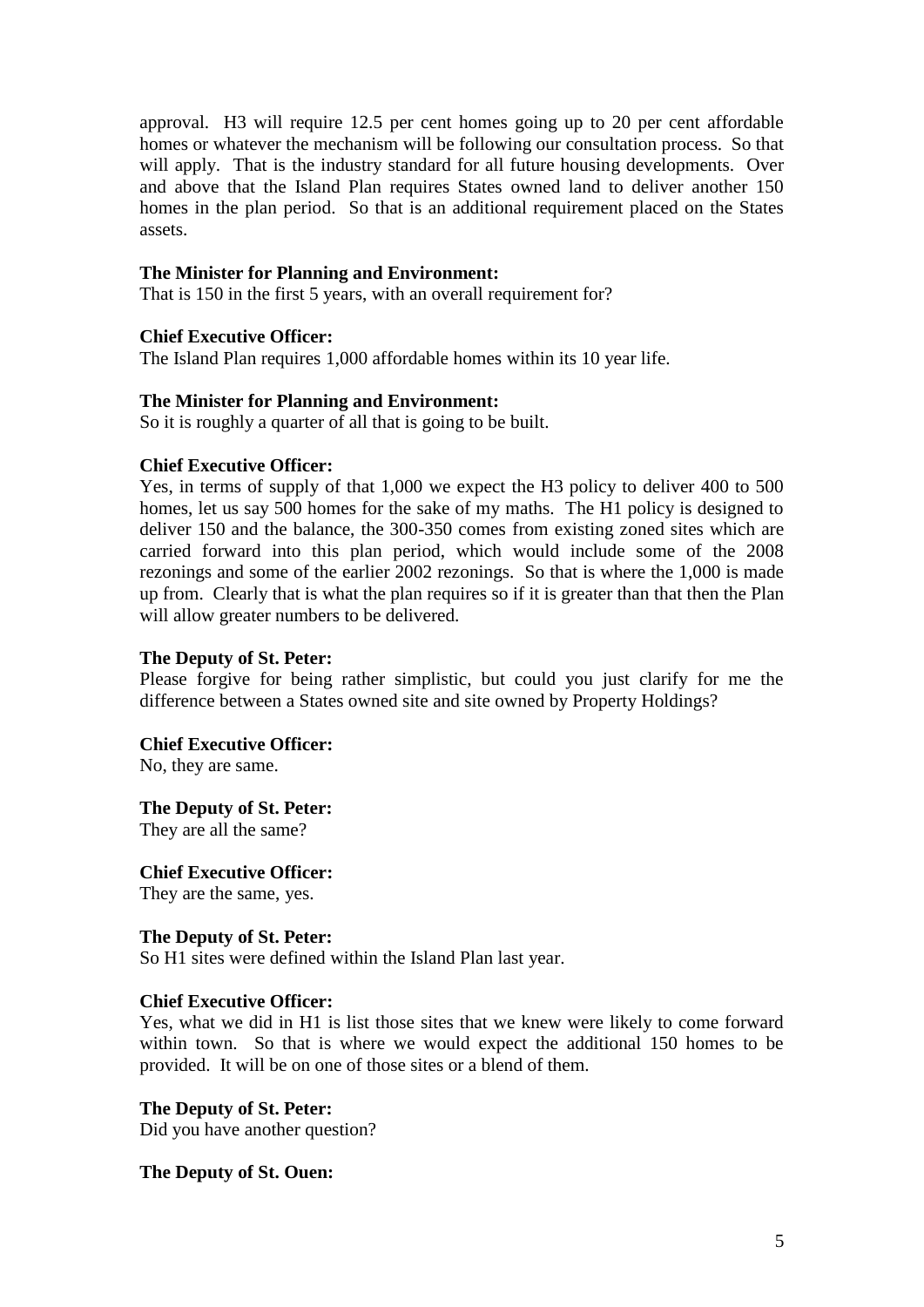Yes, it was really about numbers. We are told that we require more social housing. There is also another issue where it was being introduced more recently, which is about affordable homes to purchase. How confident are you that the Island Plan, which was agreed last year, will be able to satisfy the demand for social rental housing over the life of the Plan?

#### **The Minister for Planning and Environment:**

Personally I am very confident that that is the case but I think the issue that has to be addressed is a little bit wider and that is if people are in a position of being able to pay maximum rent in the States sector then I think they should be equally in a position to be able to get bank lending in order to purchase an affordable home. So the question is not just should we be building homes that are too expensive and thereby saying that we need to increase the number of social rented units by high amounts because we are artificially rigging the market, if you like, to ensure that people cannot afford, I think we should be operating it from the other direction. In the work I have been undertaking just recently it is pretty clear from the banks and the other building bodies that if indeed we do build on States owned sites to the way I described earlier then with the other mechanisms involved, which is pegging the borrowing at the same level as the affordability of paying maximum rent, the bank's are in a position to loan on that basis at sensible mortgage levels and, indeed, if we introduce a further requirement from planning to insist on, as far as possible, the take up of affordable building technologies to reduce the overall build costs then all those 3 mechanisms will substantially bring the cost of property down and allow more people who can afford to rent to purchase. So I do not think it is a just a case of saying from the housing perspective we need to increase the number of rental units, that is not necessarily the case.

# **The Deputy of St. Peter:**

If I may just pick you up on 2 points there, Deputy. Currently in this economic climate the banks seem quite resistant to lending money, so what makes you confident that they will be keen to do so?

# **The Minister for Planning and Environment:**

I have spoken to the banks and it is not the case that the banks are resistant to lending money, the banks are resistant to lending money to people who present themselves as a greater risk. If you are a recently married couple and you have got decent jobs and the only accommodation that is available for purchase is in the order of £350-450,000 then the amount of cover that has to be applied to your wages is too high. So what we are specifically looking for is to provide formal units which people can afford to purchase at the lower end. The recent Statistics Department piece of work endorsed this principle and suggested that 80 per cent of those on medium wages would be quite capable of purchasing outright their own properties with bank mortgages and led by compliant banks if those properties were at an order of £200,000. That is my definition of affordable housing.

# **The Deputy of St. Peter:**

I see, thank you.

#### **The Minister for Planning and Environment:**

It is pegged at the level of the maximum rents in that sense.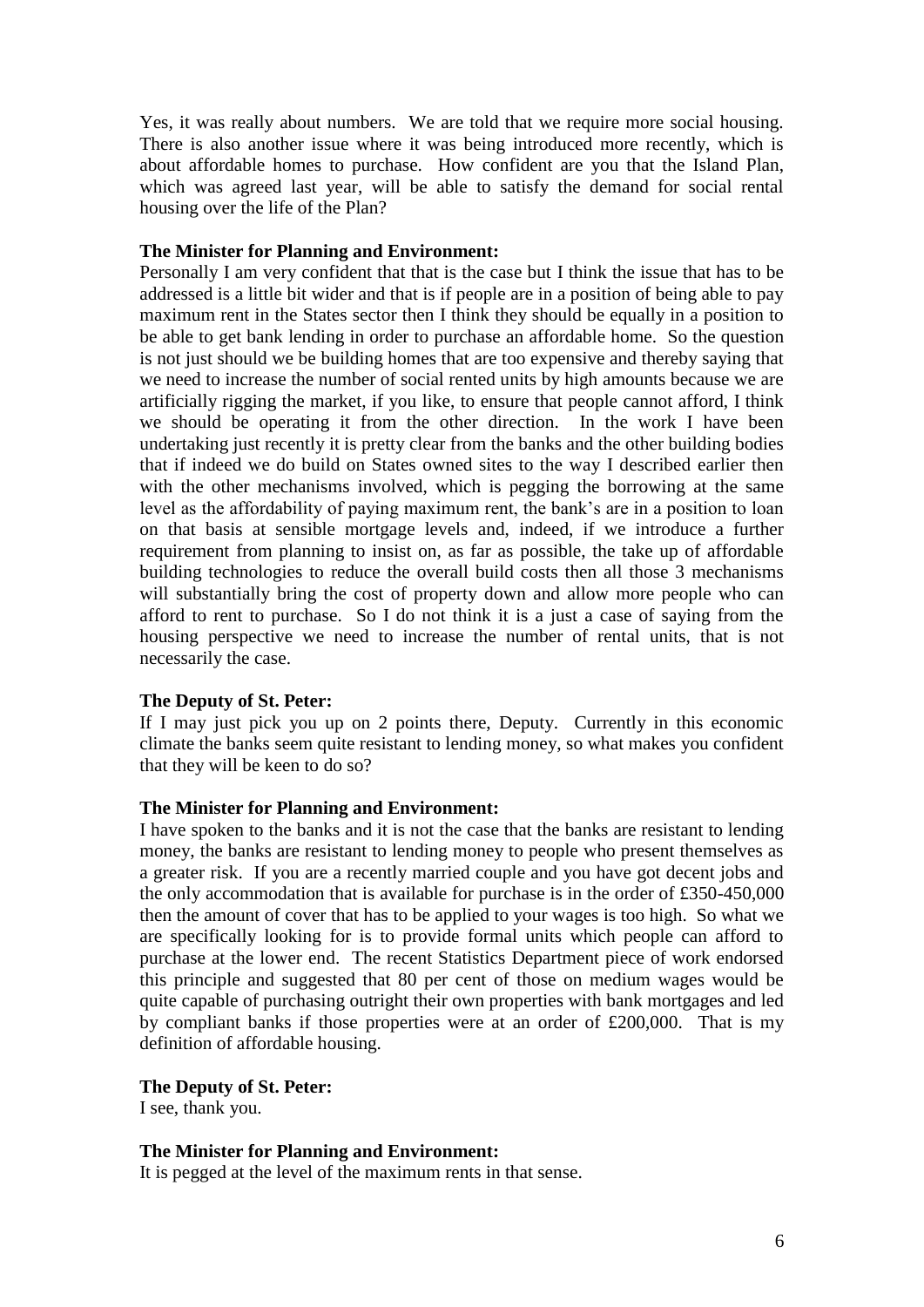Yes, I see, thank you. But when we talk about those social housing tenants who are able to pay the maximum rent they tend to be, if you look at the statistics, older people who perhaps their families have grown up and left the nest and therefore they have both been able to go out to work and increase their professional ability, experience, and therefore their earnings have increased but they find themselves at a certain age where it is difficult for them to finance.

### **The Minister for Planning and Environment:**

That is only because the current interpretation of mortgages is normally to the day that you retire. There are intergenerational mortgages on the market and back to back mortgages so I think if indeed the banks are in a position to offer these facilities the key importance is whether or not you can afford to pay the repayments, not how long you are going to be making those repayments.

[11:45]

You might as a retiree only pay 15 years out of a 25 year period or whatever but that gives you an asset that can be either passed on to your children, and again that is a big incentive as far as children are concerned to have your parents pay for the property and they pass it on to you, or indeed it is an asset that can be sold as part of the estate and passed on to those who will share in it.

# **Chief Executive Officer:**

I was going to answer the point about the land use planning system can deliver homes to whatever tenure is expected to be delivered in effect. At the moment we have a category A definition which includes first time buyer properties, social rented properties, lifelong home properties for rent, lifelong home properties for purchase and home buy properties, albeit we do not have an approved Home Buy policy. When Planning zones a site we often zone it for either category A or category B dwellings. Category A at the moment is just a form of housing in effect so incorporates a wide-range of definition there. What normal practice is the need argument then gets played into the need is this and therefore the provision could well be this type of tenure rather than another form or tenure. Clearly from developers we get a push to develop purchased products, whether it be first time buyer properties or lifelong homes for purchase or Home Buy properties because that is where there is more value to social rented properties. So just a quick answer, the planning system will deliver whatever is required of it to deliver depending on the rules that are set up. So if we had to deliver 2,000 affordable homes then clearly the planning system would have to respond to that and we would have to look at where the supply of those homes would be coming from and therefore deliver some sort of land use solutions to it. So at the moment it was designed, certainly when it was approved last year, to deliver 4,000 homes over the 10 year period of which 1,000 were expected to category A affordable. Clearly I think trends in waiting lists and things over the last year have really pushed up the social rented list compared to possibly other forms of purchase products. So it does vary upon which year you are in. I would say the planning system is flexible enough. Some would argue it is not very flexible but we can be flexible as you want it in terms of encouraging additional land supply if it is required.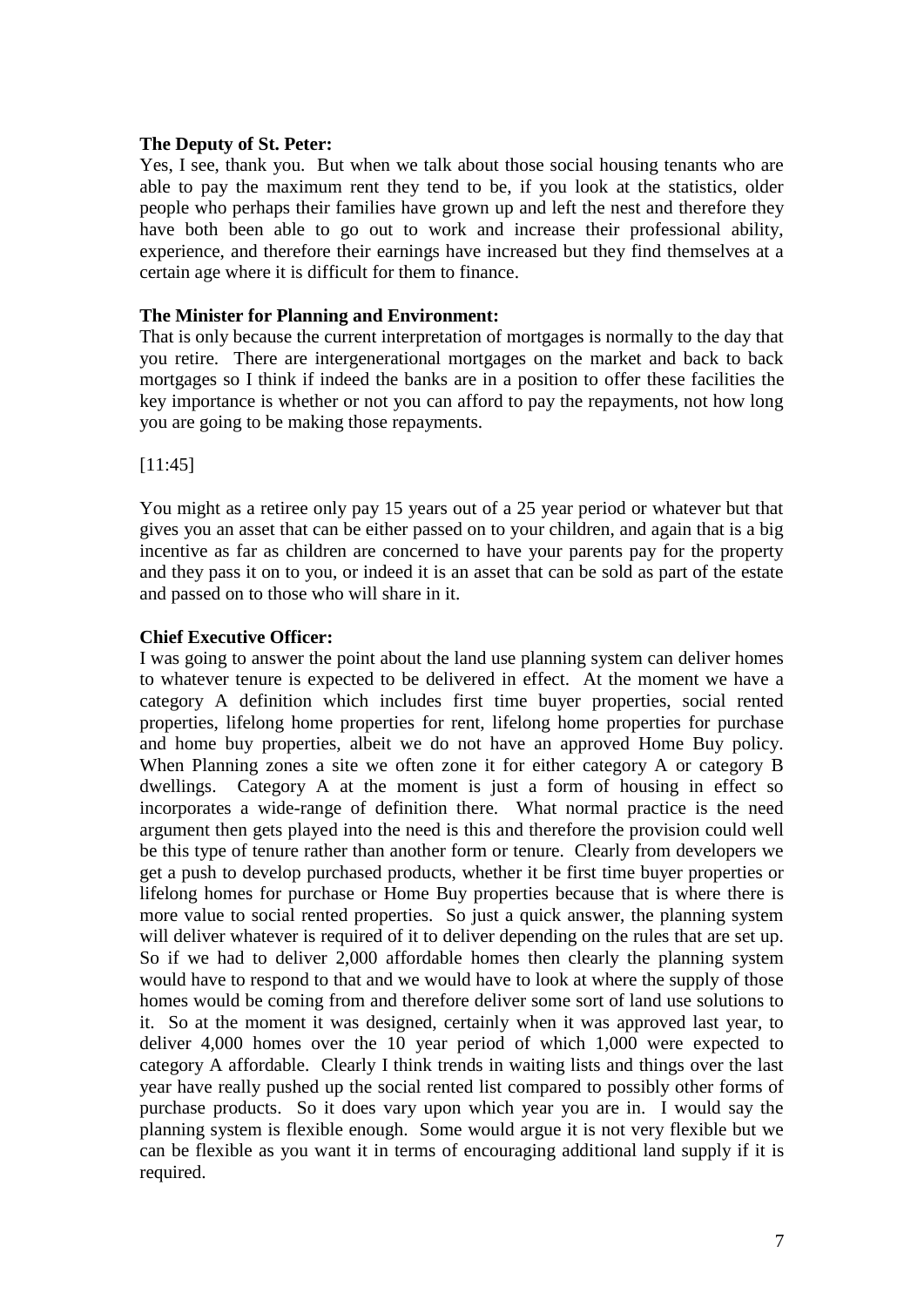# **The Deputy of St. Mary:**

With the affordable type homes obviously this is going to be affordable, it will not be subsidised, it will be affordable basically because you are changing the method of build. Will there be legislation in place to stop the purchasers speculating?

### **The Minister for Planning and Environment:**

I think there is and this is being looked at by the Law Officers at the moment. Indeed in a lot of properties they are conveyed by share transfer at the moment and under that system you can ringfence the onward sale of property, i.e. a deed and covenant, to ensure that the overall shell company, if you like, is in a position to be at the front end of the queue to receive the properties back at the former price. You can write in whatever you wish to write in to material like company structures and that is the way that I have been looking at to do it.

### **The Deputy of St. Mary:**

So if we do that we should not affect the rest of the housing market?

### **The Minister for Planning and Environment:**

No, absolutely. That has really been an unsubstantiated worry because structurally we are aware of that, if indeed any number of truly affordable homes, coining the phrase, come on to the market then the suggestion is that everybody will want to own one of those and nobody will want to own one of the higher priced speculative investments. I do not think that is the case. I think what will happen is that those who wish to purchase an affordable home as a home to live in for a long period of time will do so and those who wish to purchase a speculative plot or opportunity to make a killing or to be party to a States discount of whatever will do that for those reasons. So I think they are 2 mutually exclusive markets.

# **The Deputy of St. Mary:**

Do you see the range of people occupying as being youngsters, first time buyers through to perhaps elderly people that wish to downsize?

# **The Minister for Planning and Environment:**

I do, yes, definitely.

# **Chief Executive Officer:**

I think it is clear in the housing market that there are a range of needs required, so you need a range of products to meet a range of needs generally. There will be some people in circumstances who cannot achieve mortgages and therefore they may well be in need of special inducted housing or they may well be renters for all their life. That might be their circumstance. There may be other people who can get mortgages and therefore they would be looking at a form of purchasing product, which is why you tend to have a range of affordable housing definitions. I think the key to it is making sure that you get the right information, if you like, feeding into the system to make sure you are delivering the right products based on the demand. I think that is one of the issues that we have got when the housing gateway is developed it will offer us a capture point of that information. People who, frankly, are going into the gateway, they cannot find a housing solution in the private sector themselves whether it be rented or purchased solution. Therefore they come into the gateway and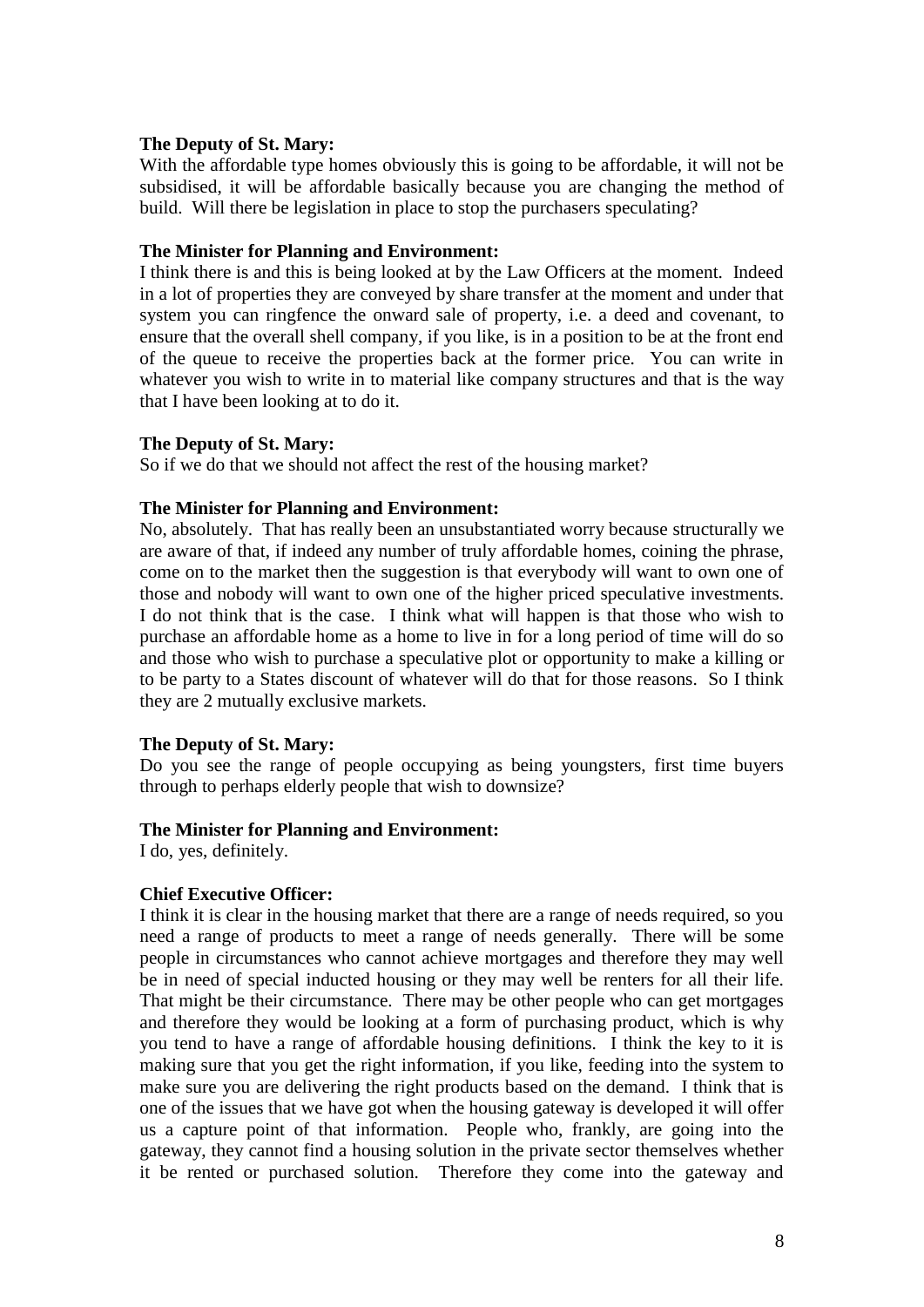potentially will be put into a range of bandings depending on their needs and circumstances. As a result certain products are then labelled to them. That should be how it works but, as I say, depending on that need mix the planning system may well be asked to deliver various different forms of affordable housing in its life, in the life of the next plan et cetera.

# **The Deputy of St. Mary:**

So this new category of housing, if you could provide enough of it, because there are people out there that would be paying rent that would buy these kind of places could substantially reduce the social housing?

# **The Minister for Planning and Environment:**

Absolutely, yes. In fact I was looking in the first instance of suggesting that when we come to sorting out who is eligible for the opportunity to take on these premises then perhaps through the existing gateway system, with the Housing Department ... and according to their figures of about 4,500 on the roll roughly a third are paying full rate. So the idea would be if we could decanter those full rent payers into affordable purchase opportunities it would release those equivalent units back into social rented without having the need to build further social rented units.

# **The Deputy of St. Peter:**

So, Minister, you are making the assumption that a third of social housing tenants ...

# **The Minister for Planning and Environment:**

It is not an assumption, it is from the figures that are produced by the department.

# **The Deputy of St. Peter:**

Yes, but therefore if they are paying full rent you assume that they are able to purchase a property. One of the major issues once you have bought a property is that you have to maintain it and do you assume that they would also be able to afford the maintenance of those properties?

# **The Minister for Planning and Environment:**

Certainly if the experience of the Housing Department is anything to go by, I think, yes, you can do a lot of maintenance for nothing.

# **The Deputy of St. Peter:**

Can you elaborate a little bit?

# **The Minister for Planning and Environment:**

That is probably an unfair flippant comment but at the end of the day the maintenance budget ... if you look at the Homes Trust, for example, the rents are top sliced so roughly 18 per cent of the gross monies coming in through the rentals are put into a fund that covers not only maintenance but admin fees and a range of the monies go into a fund to pay for the rebuilding of those properties should they require it in the future. So the level of admin and maintenance charges in my view should not exceed the 20 per cent mark. It depends how big the administration fee is but normally that is around about 5 per cent maximum.

# **The Deputy of St. Peter:**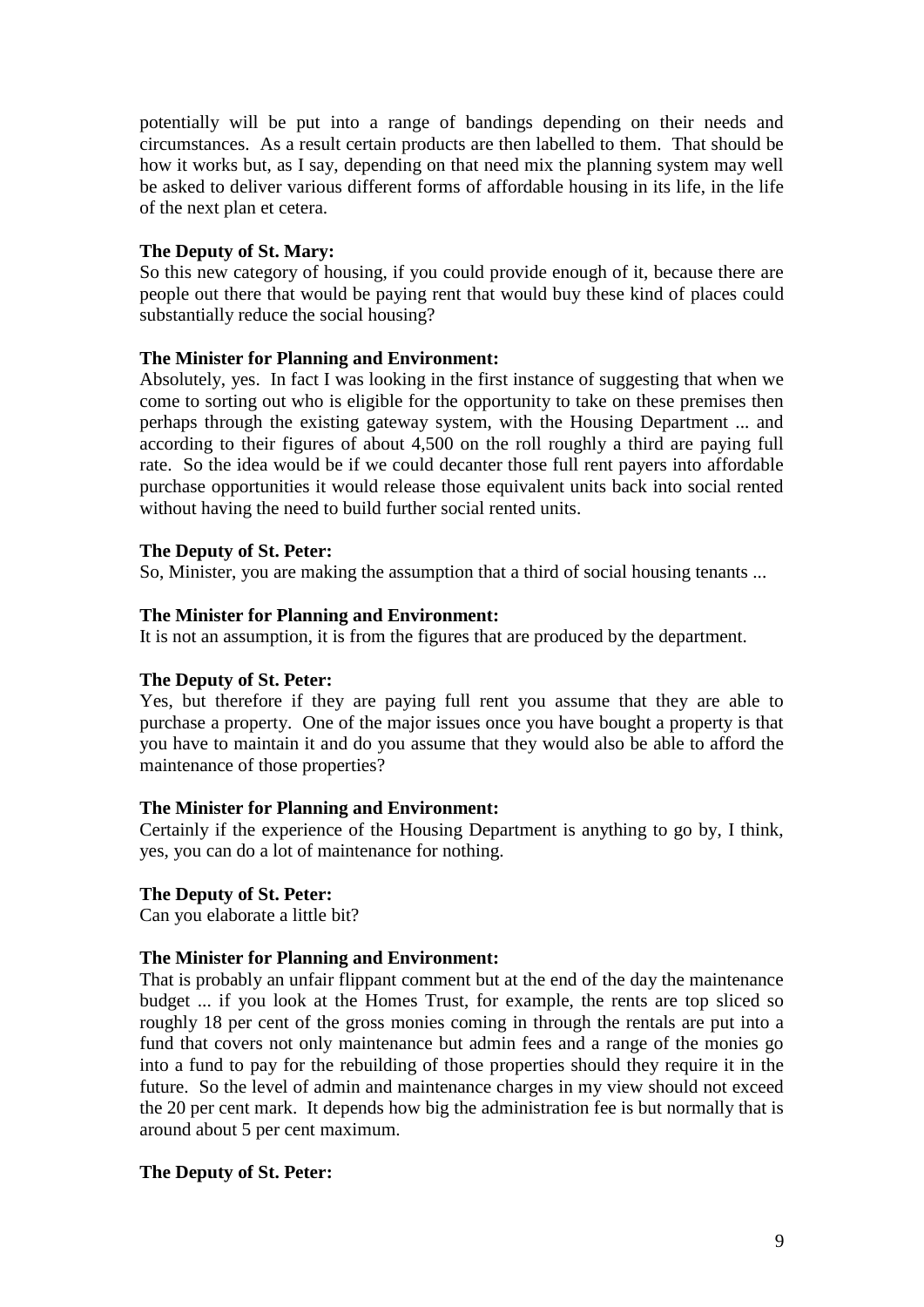Do you think taking on that burden and risk themselves would be desirable to people ...

# **The Minister for Planning and Environment:**

I think it is not only desirable but it is inherently sensible. What I am also proposing is a management structure that I saw in Austria on a visit with other politicians a number of years ago and it is within the wherewithal of the Minister for Planning if he so wishes - and I think I would in this case - to insist that the ground floor of any large block be retained for the generation of revenue or for extra amenity services. So that would mean, for example, if you look at the Spectrum development, the ground floor is put into supermarkets and hairdressers and the rest of it, those generally represent to the developer the cream on his cake, so to speak, for the development and he is able to secure business rentals which is an extra to the overall remit which was to build residential. So what I am suggesting is that if it is a planning obligation which can be applied, and I think it is, to insist that the ground floor is used for those purposes then that could represent a revenue generating scheme to pay for maintenance of the whole of the block without having to have a further burden placed on the individuals to pay those monies. Once the purchase has been made, that could be within the wherewithal of the residents' association who would have a say in how the grounds or premises were operated, it could well be that they might decide that having paid off their mortgages they would prefer to use those premises for further amenity uses, in which case some of the things we saw in Vienna, we had mini art centres and things and people using the places for crèches or what have you, which again had a knock on effect to provide community involvement and amenities that would not otherwise be able to be funded. So it is a complete holistic package basically which you can flex and stretch in order to fit people's general ability to pay.

# **The Deputy of St. Peter:**

We are going a little bit off pitch but I will just ask one more question to follow up on your recent comment there. You are assuming that we would build more blocks of flats?

# **The Minister for Planning and Environment:**

When you are saying more blocks of flats, I think the usage of the words is somewhat pejorative. People do not like the word "flat" or "apartment" in fact if you go to the U.K. (United Kingdom) and a lot of places you can have houses in the sky, you can have duplex units, you do not have to have flatted apartments in apartment blocks. So there is the ability again - and it comes back to the Minister for Planning and how the brief is set - to turn the mix of units, whether they are all single-storey, 2 storey, 3 storey, within an apartment block. I think that allows people to be picky and choosy as to their own personal preferences.

# **The Deputy of St. Peter:**

You would be of the opinion that that would be desirable to the public, general public?

# **The Minister for Planning and Environment:**

I think it is not only desirable but it represents the most flexible way forward.

# **The Deputy of St. Peter:**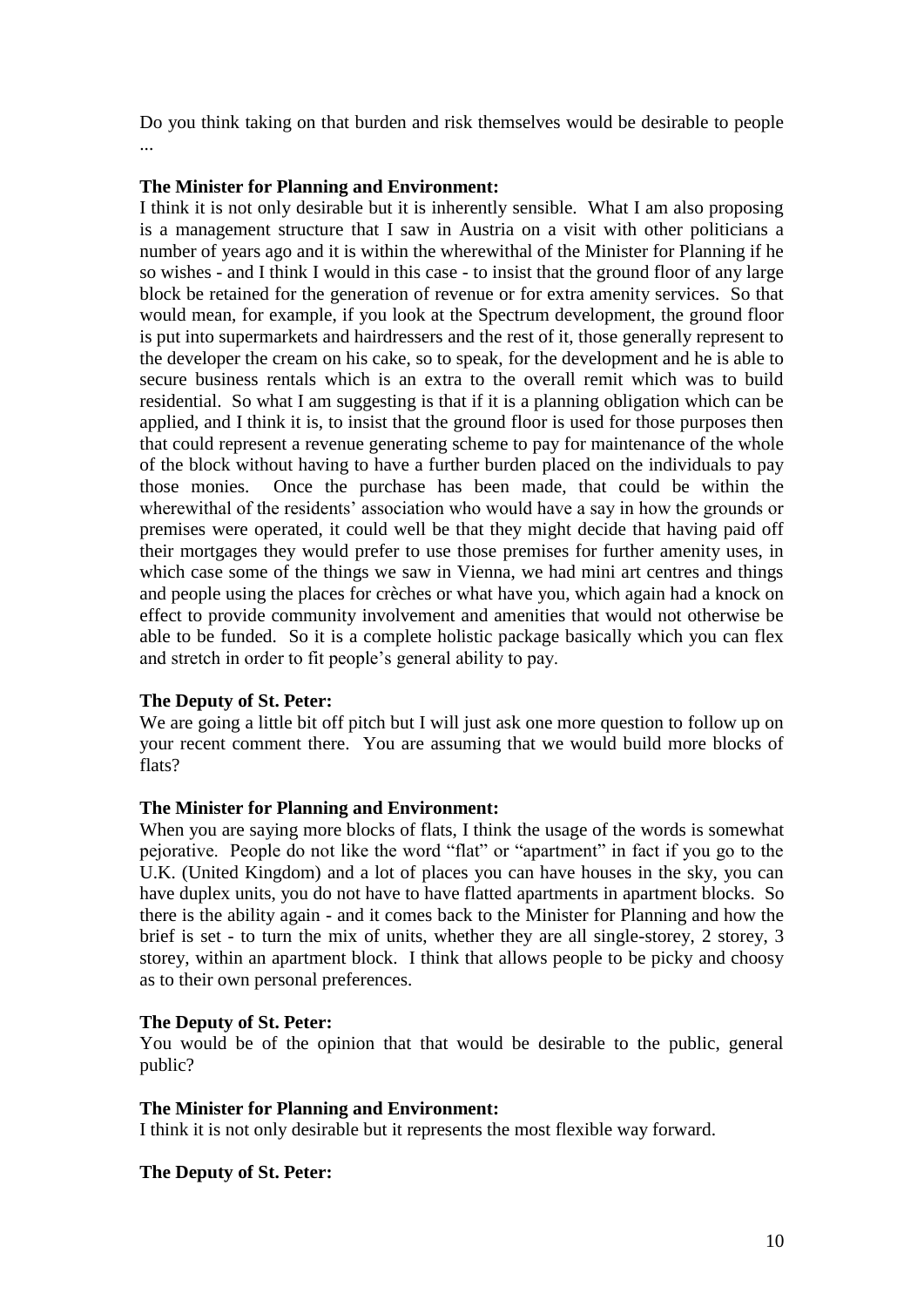Okay, thank you. In the position that you have described where we were reducing the number of social housing tenants, that would mean under the current structure of the system there would be less money flowing to the Treasury which is moved around at the moment and it is paid out income support. Do you think the Treasury would be able to sacrifice that rental or revenue income from the loss of social housing tenants?

# **The Minister for Planning and Environment:**

I think it would, yes.

# **The Deputy of St. Peter:**

On what basis?

# **The Minister for Planning and Environment:**

People would be removed from a situation where they are not being encouraged to stand on their own 2 feet. To work as hard to put their own roof over their own head and to be reliant, or more reliant on the State for subsidies and support, into a situation where they are more capable of standing on their own 2 feet.

# **The Deputy of St. Peter:**

But the people you are wanting to take out of the social housing arena are the people who do not need income support, therefore those would be left in social housing would be those who required income support but there would not be any funds going to the Treasury to pay the income support.

# **The Minister for Planning and Environment:**

That comes back to my original suggestion is that I thought that social rented accommodation should only be used for those persons who required it for the length of time that they required it for. So I think the States as a whole, that is all of us, should probably reflect that as a cost. We should not, in my view, be using the housing portfolio as a method of returning monies back to the Treasury, in particular profits. In that way I think it is fundamentally wrong but the suggestion within the plan at the moment to up rentals to as high market values or close to as possible in order or put more monies back to the Treasury is fundamentally wrong.

# **The Deputy of St. Peter:**

Okay, but if this was the case and we followed your plan, would we not therefore need to raise the revenue from some other means, say taxes, higher G.S.T. (Goods and Services Tax) or whatever it may be in order to supply income support?

# **The Minister for Planning and Environment:**

But at the end of the day that is a cost any Government must be prepared to pay on the basis that we are spreading the goodwill and the monies across to people who cannot support themselves. But I do not think it should be to the detriment of those who are at the top end of the rental scale who for reasons that are outside of their control because the building industry are building houses that are too expensive for them to switch, should bear the brunt of paying for those monies. It is fundamentally inequitable.

[12:00]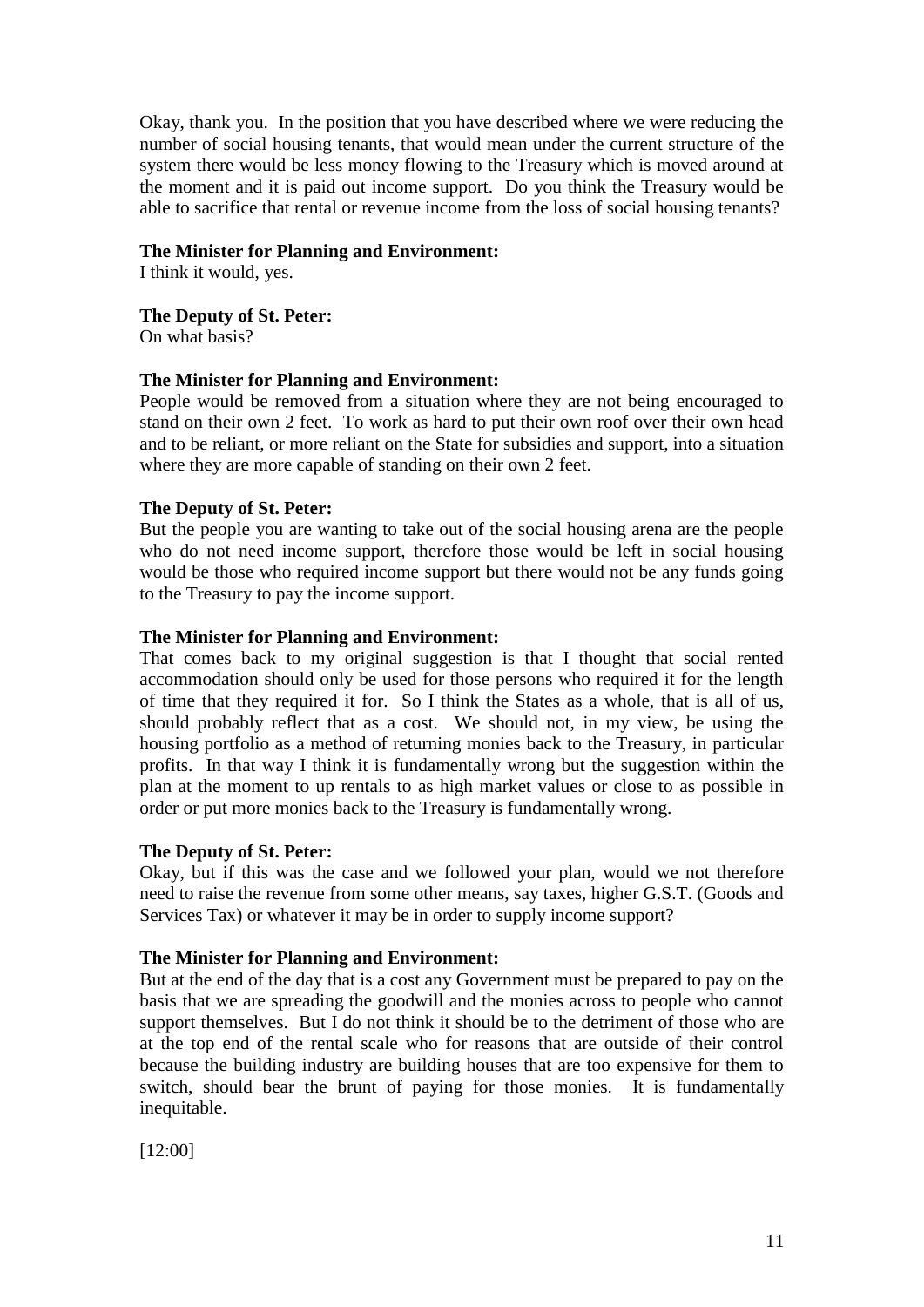Thank you.

# **The Deputy of St. Ouen:**

Just sticking to the rental market for the moment, we know that we have 3 different groups that provide social rental housing, you have the States, you have a trust, and the private sector. How do you see that relationship developing and what indications do you have with regard to movements and requirements for a particular sector to either increase the supply or alternatively decrease it? Let us focus on the private sector for a minute. What is the impression that you are getting currently about the demand or requirement from the private sector to provide more accommodation for rental purposes?

# **The Minister for Planning and Environment:**

Rental? I do not think the demand is as much there as it was previously.

# **The Deputy of St. Ouen:**

That is due to?

# **The Minister for Planning and Environment:**

I think that is due to people having a preference as far as possible that if they have a piece of land to be developed a lot of persons would prefer to take one-off windfall contribution by selling the properties rather than treating it as a long-term investment.

# **The Deputy of St. Ouen:**

So if you look at the current applications that have been either already agreed or considered, as a percentage, what amount of that would be linked to rental accommodation as an overall amount?

# **Chief Executive Officer:**

I have a handy chart with me, Deputy. We estimate that there are around 1,600 homes that have been permitted, that have got planning permission and are ready to be built. The vast majority of those are category B, private dwellings. I could give the panel a copy of this in terms of the ... that is a split by parish but also whether they are under construction or completed or permitted. The vast majority ... we have got nearly 1,400 dwellings with detailed permission, that is in the private sector category B, we have got nearly 400 with outline planning permission which will soon become detailed permission in the private sector. If we compare it to category A permissions we have 133 currently category A permissions and 43 with outline. So the vast majority of applications we have seen have been for category B buildings. That is stuff that has been permitted that is outside of the planning system, that has gone through planning and is ready to be built.

# **The Deputy of St. Ouen:**

Has that increased over the last ... if you look back over 5 or 10 years, has there been a significant change in that amount?

# **Chief Executive Officer:**

If you look at dwellings, I am not sure if I have that one with me, I am doing this from memory, but last year's completion levels in total were at the highest level of housing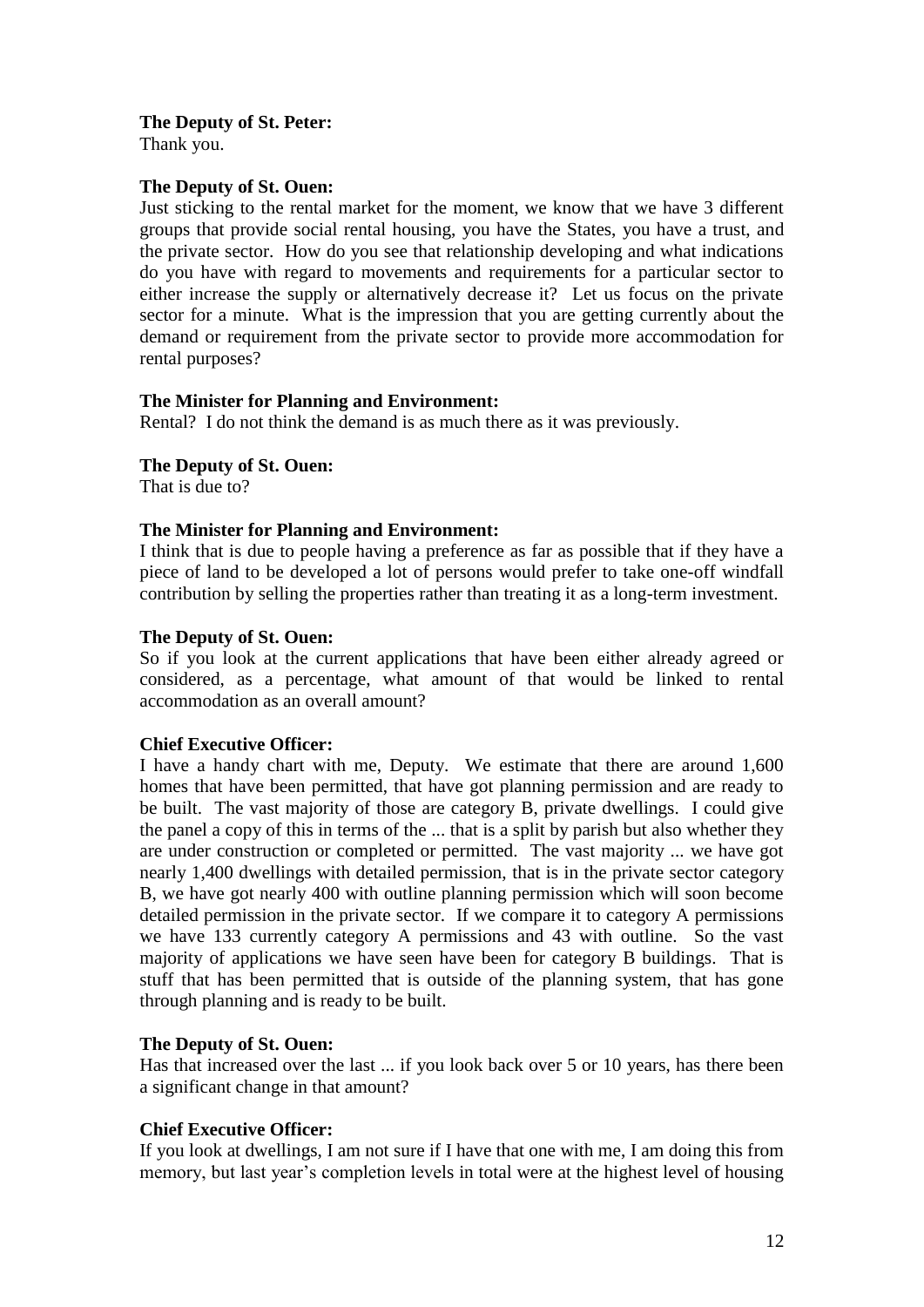completions we had in the Island since about 2005 so there is quite a marked increase in housing completions last year but certainly in the last 2 years the majority of those completions have been category B dwellings. So I think it comes back to the point about where did we previously get supply of category A homes from, previously from category A rezone sites. That is the way the States has in the previous Island Plan and previous planning strategies delivered affordable homes. It has been through rezoning land for that purpose, i.e. green fields. That is where the majority of those homes have come from. This new Island Plan is a shift in planning strategy. It is about protecting our green fields and it is 98 per cent brown field planning strategy, that is what that Island Plan is. Hence policy H3 is designed to deliver more affordable housing through private developments.

# **The Deputy of St. Ouen:**

So is that information telling us that if we want more social housing it has to come from either the trust or government because the private sector are not really interested in that particular area?

# **Chief Executive Officer:**

If it is social housing for rental purposes, if it will social housing in that term, we clearly get a lot of kickback from private developers. No private developer really wants social housing, rented housing on their housing sites, they feel it affects their private values. They are more willing to see a mixed tenure or a shared equity type of product. We do not have shared equity in law but a deferred payment type model whereby it is purchase product like Home Buy was, where people physically owned the asset. They would prefer that sort of ownership on site. I think where we are with planning strategy and with policy H3. H3 is really designed to deliver those sort of Home Buy type properties. It would put greater onus on the States to deliver their own social rented units and that is what I think the planning strategy in the Island Plan in effect does. It may not do that in bright lights but I think the inherent issue that the Island Plan delivers is 150 homes from H1, of which obviously those can be social rented but the H3 policy is really designed to deliver purchased products, affordable purchased products and the rezoned sites that have been carried over are a mixture of some rented and some purchased products. So if we are to deliver more social rented I think the onus would be on States assets to deliver that because we do not currently have sites zoned for that purpose.

# **The Deputy of St. Ouen:**

Just picking up on that, much has been spoken and is spoken about the ageing population and the needs of that group of people. Where do you see the demand, the potential accommodation demand being met and who is likely to be providing it for that age group?

# **Chief Executive Officer:**

The supply at the moment, if we look at Island Plan supply, it is focused on the built up area and that is higher density schemes ... the planning strategy we currently have is around protection of our countryside. In fact the rural hinterland, at the moment we get outside our built up area the plan protects. I would pretty much summarise the Island Plan strategy as a green belt policy. It is a protection of our built up area, and everything else outside the built up area. The result of that is the supply has to be delivered within that built up area and at high density. That, I think, is the necessary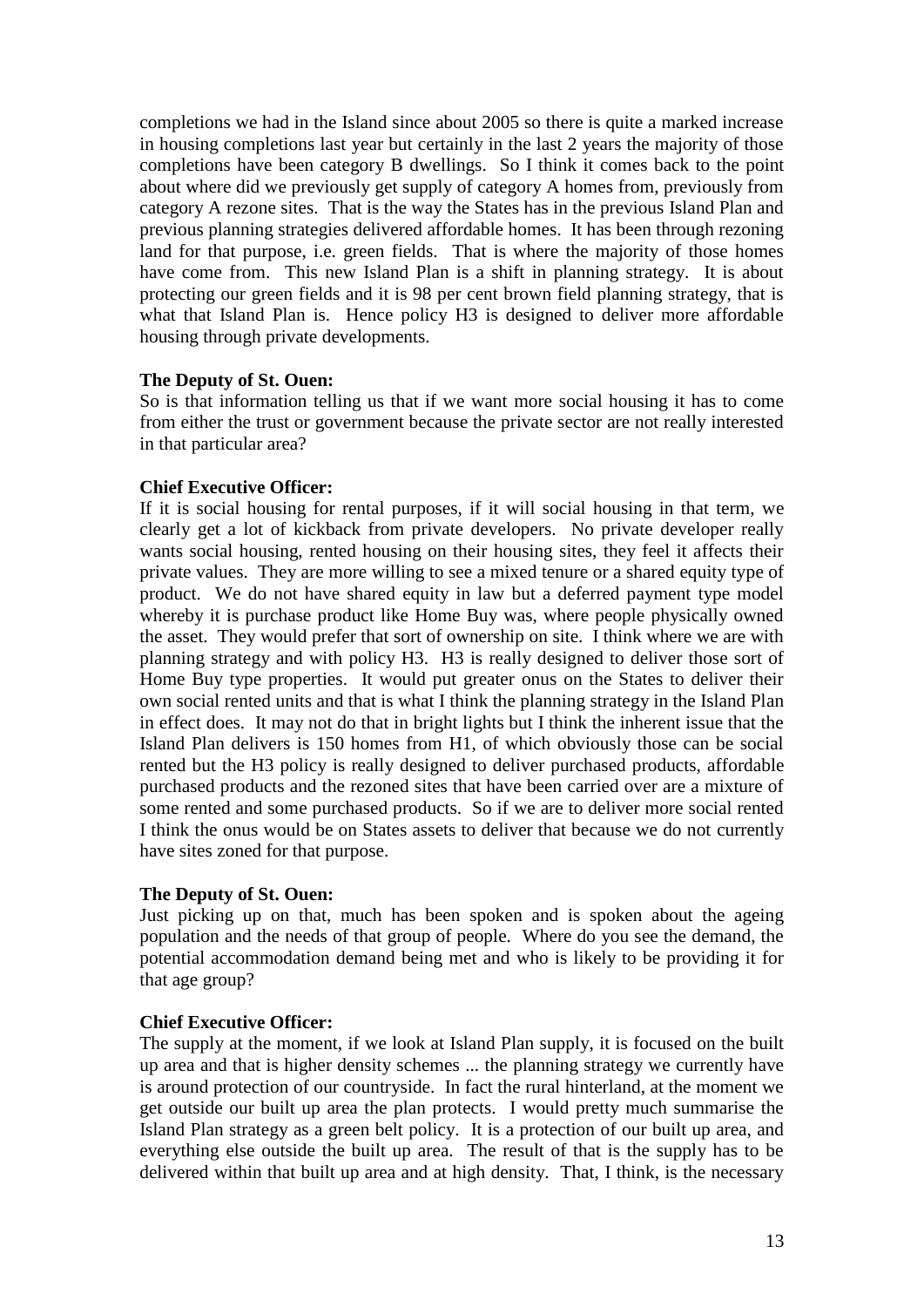outcome of that planning strategy. So the supply will come forward on private sites at high density, I think the key issue then is the standard that those dwellings are built at to enable people to live in them for longer. So some of that comes from our building bylaws in terms of making sure that these are, if you like, homes for life type standards. They have the necessary spaces within them and our building bylaws now do cover that in terms of lift accessibility or stair access ability or downstairs space for wheelchairs et cetera. So some of that you can get covered out in building standards but the reality is if we build more in town or built up areas then they will be higher density developments, so it will be more duplex or apartment type living.

# **The Deputy of St. Ouen:**

Does that category of accommodation fit in the general category of affordable homes or does it sit outside of that?

### **Chief Executive Officer:**

It currently fits ... the category A definition is fairly wide. The standards, however, that get applied, they get applied to all new dwellings. So whether it be a private dwelling or a category A dwelling there need to be building bylaws. A home for life arguably is what the lifelong home standard is meant to be achieving, although that is quite a specific type of designed home. Whereas every category B home has to meet the building bylaw standards.

### **The Minister for Planning and Environment:**

The key to it really is in how much space can be provided for the amount of money that going to be spent. So at the moment there has been the squeeze as prices have gone up. What has happened is that there has been a downsizing to smaller units. The difficulties with doing that is that it makes the individual units less capable of accommodating future family needs, should those needs arise. It also means that you are encouraging greater mobility in the market because the moment you find yourself as an unmarried couple with one child coming along living in a one-bedroom flat which is no longer big enough you will move to another unit somewhere else. Part of the long-term planning policy is to try and offset that by creating communities and neighbours where people can be afforded the opportunities of having larger units that can be flexibly adapted over a lifetime of different living conditions in order to discourage them from moving. So it is a different concept. If you apply that style of thinking I think that you can, within the affordability envelope, provide lifelong homes to cover all range of eventual opportunities for living in at sensible prices quite adequately.

# **The Deputy of St. Ouen:**

Thank you.

#### **The Minister for Planning and Environment:**

It is not what we do at the moment, and the name of the game is to move onwards and upwards and pay higher and higher amounts for the privilege.

#### **The Deputy of St. Peter:**

This has been a very interesting discussion and I am grateful for your descriptions. I am just interested to know what level of consensus you have within the Council of Ministers regarding your views and do they share your vision?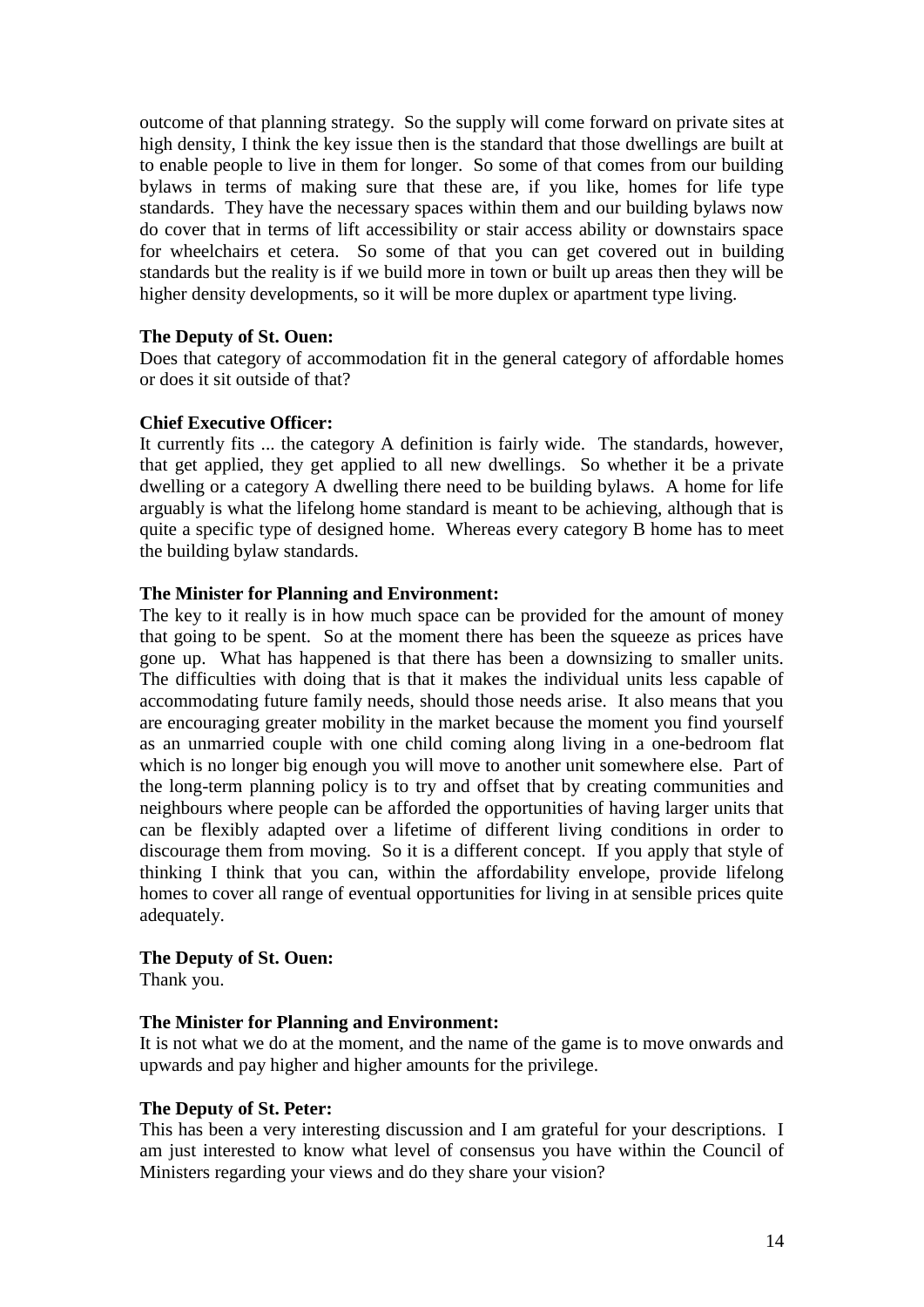#### **The Minister for Planning and Environment:**

I am working on it at the moment. I think it is probably fair to say that the ideas are not as much supported by the Minister for Treasury and Resources, he has got a different way of thinking of things and is more inclined to be selling properties in order to put money back into the Treasury coffers. But as far as I am concerned Planning in relation to housing should pay due attention to the long-term issues and fundamentally those issues are not always about the financial bottom line.

#### **The Deputy of St. Peter:**

Let us move on and discuss the strategic housing unit now. Where do you feel that unit should sit within government?

#### **The Minister for Planning and Environment:**

A leading question. I think pretty much it should be with the Planning Department. This is for several reasons. As you know over the years Planning have played the lion share in terms of the policy setting that the Housing Department had not really done. I think that is probably a fair comment and assessment. So in my way of thinking if it is going to be removed from planning and given to another body, ostensibly the Chief Minister I think is suggesting it should go to him, then I think the reasons for doing that should be properly put forward. If you read the housing paper there is no analysis as to why it is felt that the Chief Minister's Department represents the best place for this strategic analysis to be undertaken in an office that is not set up to do it and would require huge changes to the planning rules in order to fulfil some of the things that the strategic thinking might come about. The Minister for Planning, as indeed all the Ministers are individual corporations and in that respect no one Minister can dictate to another Minister as to how that Minister should perform his functions unless there is a change in the States of Jersey Law. I do not think any consideration has been given at the Council of Ministers at the moment of the consequential needs to change not only the States of Jersey Law but indeed maybe chunks of the Planning Law in order to allow whoever is making the strategy at the top to have the wherewithal to carry out those policies. I think it is probably a bit of a diversion at this stage but when we set up ministerial government we did not really think it through from start to finish, particularly in the context of who does the strategic thinking, who brings it forward to the States, indeed if it still the States who decide. I think a lot of that has probably gone by the board and the individual capacity of the States Assembly acting as a whole to be a decision maker on behalf of the Ministers and to bind the House has probably disappeared. Now, if it has that is a bit of a separate question, but if it has disappeared then proper thought is going to have to be given as to how you relocate these strategic policies. Because if the Chief Minister does not have the law through his office on his side he cannot deliver what it is he would like to deliver and indeed nobody else can. That is why I would argue quite strongly that it should start as far as it rests with the Planning Department in that we do have our finger on the taps, if you like, for release of building land. We do do work in terms of building regulations to determine our standards for interiors and lifelong homes, and we do a whole chunk of the work. I would not like to have the job load for establishing the gateway and who gets the homes and all the rest of it.

[12:15]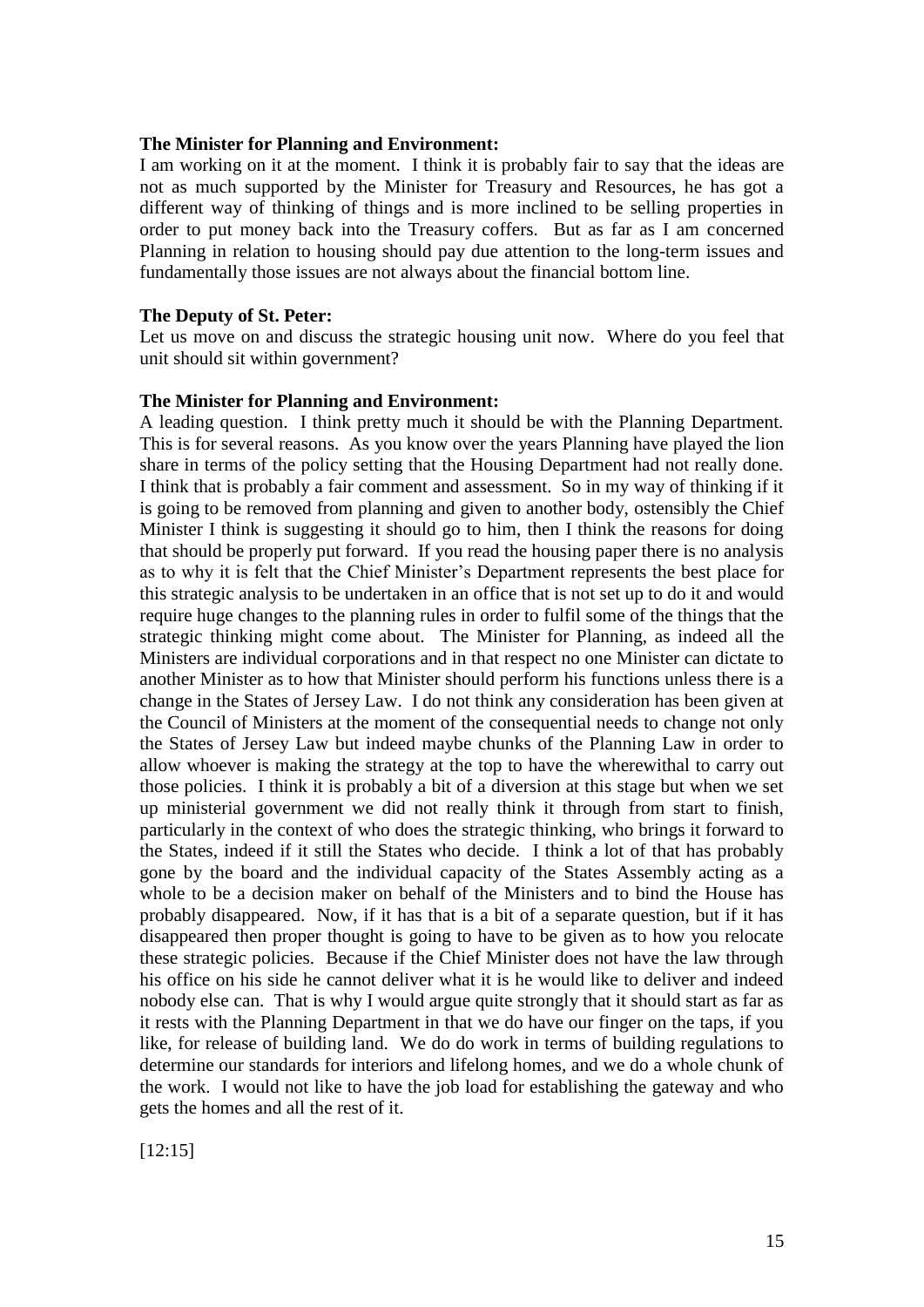I think that should be in a different body and I am supportive of that. But the longterm very high level strategic issues which are bound up with population, environment, economics and everything else, if indeed as part of my remit is to propose sustainable development across the board and not just any development per se, then I think a large chunk of the job should remain with the Minister for Planning and Environment.

# **The Deputy of St. Peter:**

You mention there lifelong homes. If I could just test you on your strategising. I am aware that lifelong homes, one of the policy standards is that there is a 1.5 or 2 bedroom property for each tenant so there is room for a carer or whatever, but at the moment this is not reconciled with the Social Security Department who are only prepared to make allocations on the basis of a one-bedroom unit. So if you have such a good grip on the policy and strategy, with the greatest of respect, how come this issue, and I am sure there must be others similar to it, have not been reconciled yet?

### **The Minister for Planning and Environment:**

I think it is down to the occupancy. If you have units that have one and a half bedrooms then you cannot have a carer on board full time. In the old days if you had enough accommodation within your house you could take in a lodger and the monies from that lodger would go to offset the cost for the carer who would not necessarily have to be a live in. But at the moment, because we have allowed many of our houses to be built with one bedroom or 2 bedrooms or whatever, and we have been encouraging over a period of time people to downsize and to move into smaller and smaller units, then inevitably I think we have moved in the wrong direction, which is why I am proposing that we return to a space standard that is more generous by existing standards and is able to be flexibly changed in order to accommodate any number of bedrooms. What I was proposing is 1,200 square foot units which is measurably larger than the existing units in order to provide that.

# **The Deputy of St. Peter:**

What I am trying to discover here is whether you may be discussed this issue with Social Security, because it is widely held and understood policy decision, is it not? The Rowntree Foundation proposed that. But Social Security do not yet have a facility to bridge the gap, as it were, so what discussions have you held and do you think you are able to work with them to develop a policy?

#### **The Minister for Planning and Environment:**

I think you are but I am looking at it a slightly different way. What I am saying is that if you have a large enough floor space area which can contribute to one, 2 or 3 bedrooms according to your will, then in actual fact the designation of units as being a single bedroom or one and a half or 2 or whatever, does not make as much sense. It is the flexibility of the floor space and the ability of that floor space to be used in a nonconventional manner and gives you the flexibility of not having to rely on States subsidies and handouts as we do now.

#### **The Deputy of St. Peter:**

But for those who do rely on income support, why is it that the Social Security Department are not able to deal with lifelong homes as they are ...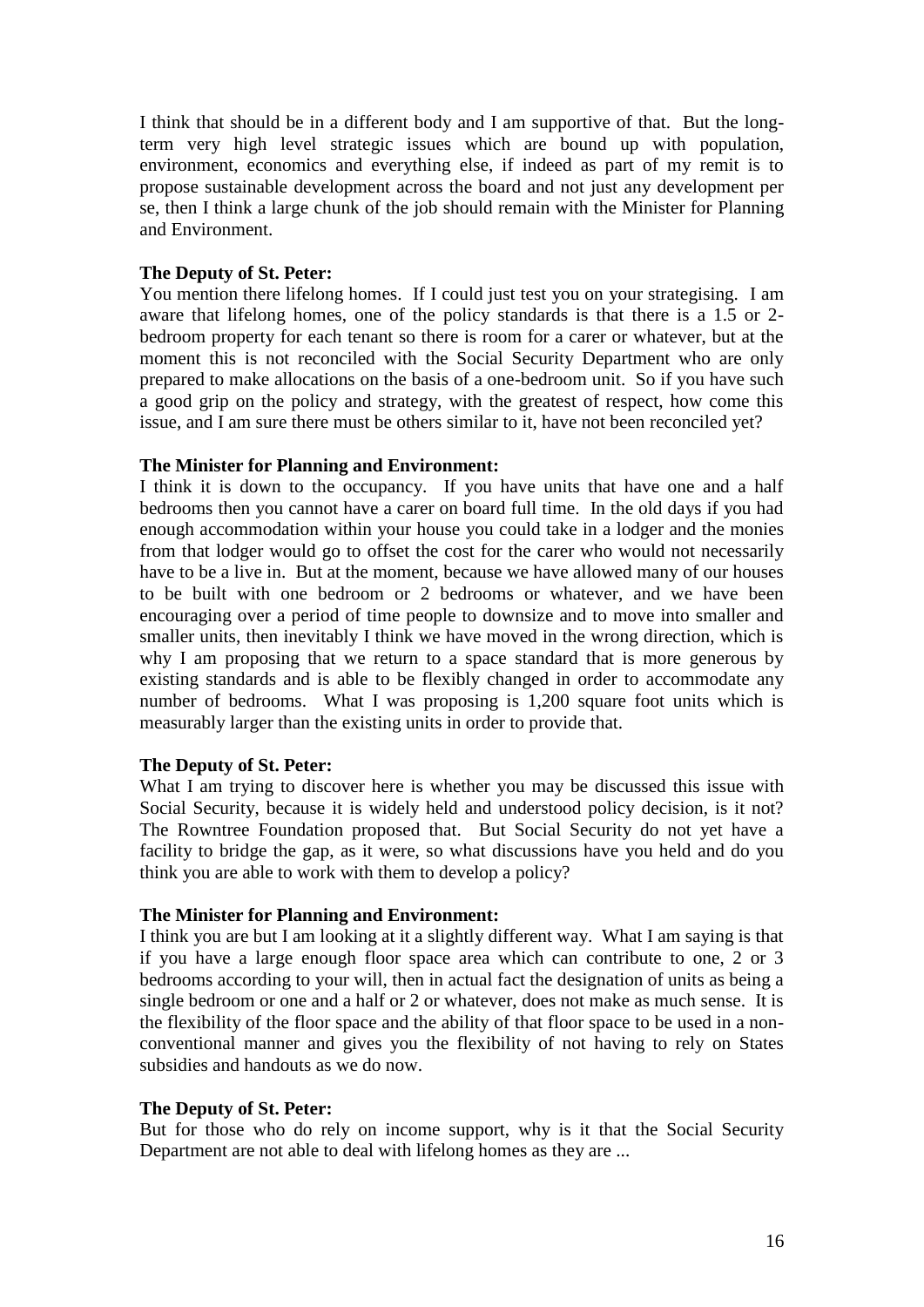# **The Minister for Planning and Environment:**

They probably are capable of dealing with it. They just choose to deal with it in a different fashion. I think in all these things the Strategic Housing Unit work should work with other departments. That goes without saying.

# **Chief Executive Officer:**

I think it is an example where we have clearly introduced a planning standard and I think in all honesty we did not have those discussions with Social Security as to whether there should be further ripples affecting other policies and eligibility and those mechanism that Social Security like. I do not feel at the time that a lifelong home standard was being developed. In Planning those discussions were taking place. As a result we have seen some unintended consequences of that product now being offered and the other financial mechanisms in other departments have not caught up or been involved accordingly. It should not prevent us doing that in future and saying: "Okay, this is an issue, what do we need to do about it?" I think it clearly flags up now that we have got some of these properties on the ground and we have got some of these issues being raised. I think now it is flagged up we need to sit down and discuss what we do about it.

# **The Deputy of St. Ouen:**

I do not think anyone is arguing that a further co-ordinated approach to the development of the housing strategy is a good idea. What I would like to explore a little bit further is who is presently involved in developing the Island-wide housing strategy at present, and in particular what part or role does your department undertake in that process, especially bearing in mind the significant consultation and debate and contents of the Island Plan?

# **Chief Executive Officer:**

Shall I have a go at that one? I think the honest answer is that there is no one in overall control of the Island's housing policy in all of its facets. I think the planning system and the Island Plan especially has tried to fill a void in some areas so, for instance, you know, we are going to the definition of what category A housing is and we get involved in commissioning needs studies with housing so there is a bit of joint work there. The whole idea of social policy and how that affects social security, that was not part of the Island Plan. The Island Plan does not do that. Ultimately under the law the Island Plan is a land use planning document. It expresses needs in a land use form. Because we have not had a housing strategy document for the Island it is also trying to do a bit of housing strategy as well. It does not go into all of the areas of what a strategic housing unit will do so I think invariably who does housing strategy currently, probably a bit of planning, it is a bit of housing, it is a bit of social security, it is a bit of Chief Minister, it is a bit of Treasury, it does sit all around, hence I think why we are having a debate about you do not need to create a strategic unit to pull all those strands together.

# **The Minister for Planning and Environment:**

This is the difficulty now, we are straying into government reorganisation. If you look at individual strategies that are brought predominantly by those major departments, would you expect the Health strategy to be brought by the Chief Minister? You would not necessarily. Would you expect the Sports strategy to be brought by any other department other than the Education, Sport and Culture, you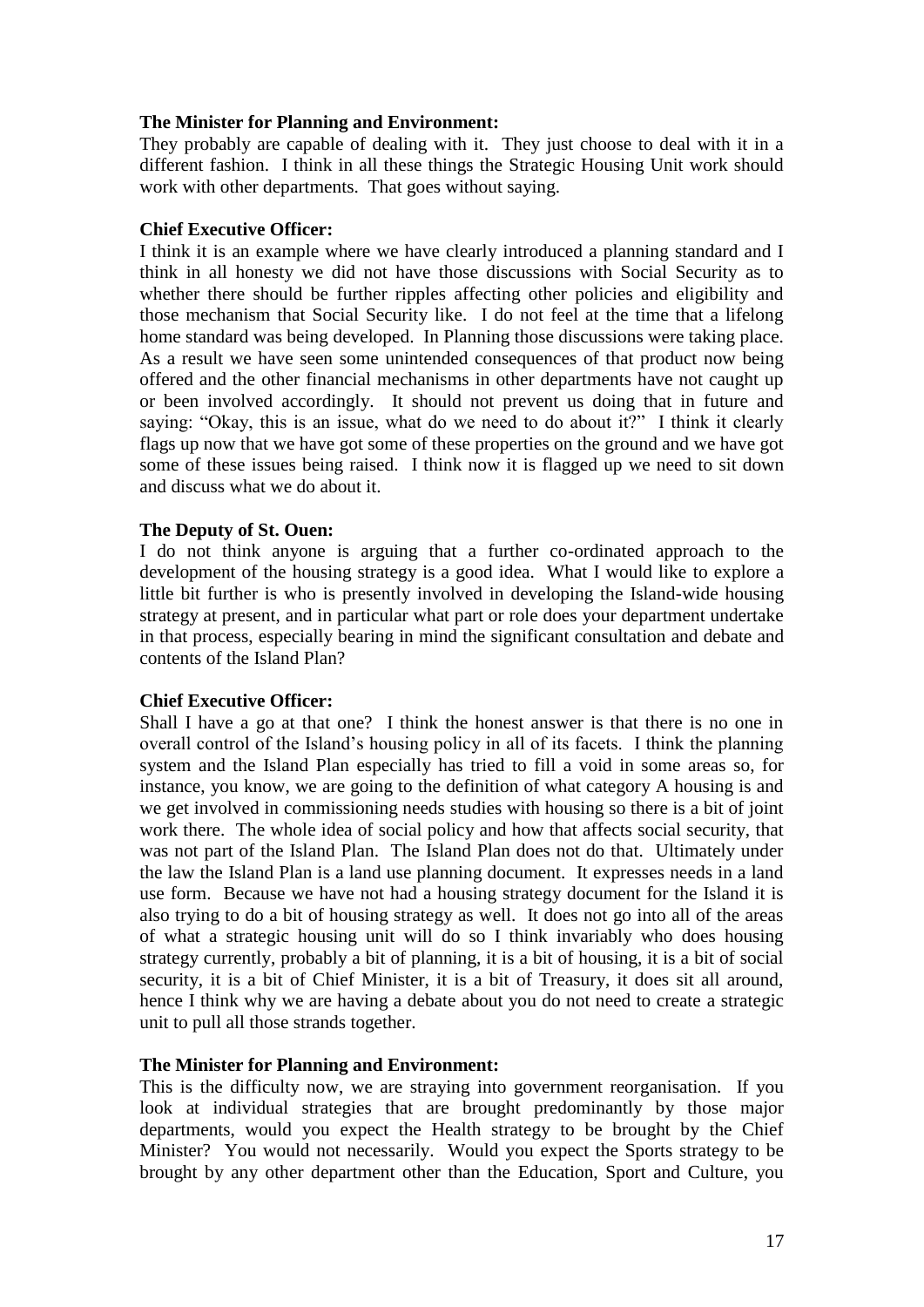would not. So at the moment I think it is a little bit inconsequential that we have got a plea by the Housing Department and by the Chief Minister's Department that we start to push extra strategic responsibilities into a department that is not really set up to do it. So I think, as Andy said, the more savvy way of dealing with these things is to have a lead Minister who is backed up by a lot of the law and I think in that respect Planning sits in kind of a fairly strong position. The way to do it is to organise groups of Ministers working together to ensure that the crossovers that are required to bring forward a comprehensive kind of ministerial strategy is undertaken properly.

# **The Deputy of St. Peter:**

Minister, so you are suggesting that you would take on that aspect but it is mainly just the development strategy of the Strategic Housing Unit that interests you. Could you elaborate why you do not feel that if, as you say, a lead Minister was in charge of this strategy you would not want to take on the gateway, eligibility and social rent policy?

# **The Minister for Planning and Environment:**

I think we could but it would have to be housed in a different part of the department.

# **Chief Executive Officer:**

I think one of the jobs the Strategic Housing Unit will undertake is championing the supply of homes. That may be homes of all tenures, so there may well be a voice for private dwellings as well as affordable dwellings within that. Also in terms of housing standards, that sort of thing so there is an element of could that sit within a planning service. I would probably argue it should not sit with the planning service because it would be advocating to the planning service what should happen, otherwise we have a bit of poacher/gamekeeper going on, I think, in that area. Any of these areas that do a bit of housing policy are not currently resourced or structured to do all of the jobs of an S.H.U. (Strategic Housing Unit) hence the debate about what the S.H.U. should be and how big it should be and we should be resourcing it properly to do many jobs. It will be asked to do many jobs as currently listed. It will be looking at the gateway, it will be looking at standards, it will be looking longer term housing strategy needs, commissioning and all of that. So that is quite a big job. Also it will then strain to possibly looking at the longer term strategy across all 10 years as well. The simple answer is no one is currently resourced to do any of that. We all do a little bit of it.

# **The Minister for Planning and Environment:**

The other thing is that broadly speaking what is happening is so many discussions behind the scenes regarding the organisation is an agreement that is pretty well across the board that ostensibly there are 3 different functions for each particular job. There is a regulatory role, an operational role and a policy setting role. It is good government practice to try and keep those 3 separate.

# **The Deputy of St. Mary:**

My question was going to be, could the Minister for Housing be incorporated within your department?

# **The Minister for Planning and Environment:**

Certainly could be.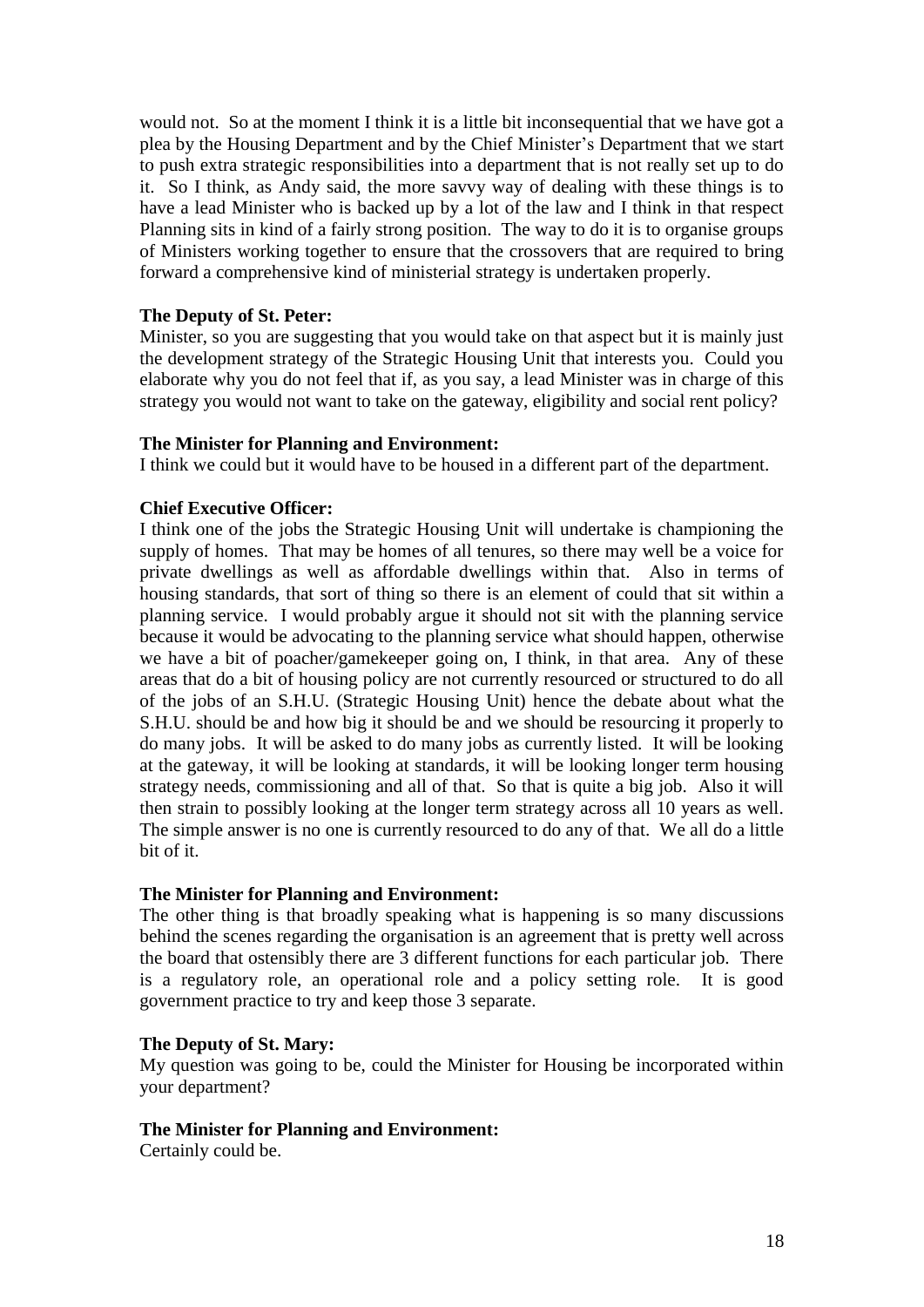### **The Deputy of St. Mary:**

So that you get a better co-ordination going between yourselves.

#### **The Minister for Planning and Environment:**

What I find interesting is that the transition project for housing are suggesting that housing offload to a strategic housing unit the wider themes for housing everybody and they are still going to be mainly concentrating on social rented units, which is the basis of their portfolio. So in some ways they are telling us that they have never really been set up to do the whole job and they are offloading the bits that they do not do to somebody who does not do it at moment either. If you look at what we do it is more closely associated with the longer term strategic elements in terms of where do the houses go, how many do you need, are they good enough for the purpose of new residents? So those are housing type planning issues and that is why I use them as a basis for the claim for leaving most of that job element with our department. Again, nobody has really said anything within any of these papers or from the Chief Minister's Department to say why they think their department is better and indeed why our department is not any good. I think that is a serious omission. If we do go in this direction I think the longer term knock on effect is what happens, as I mentioned earlier, for other strategies. I think it would be fundamentally wrong for any government to be thinking itself into a position where all strategies must come through the Chief Minister. If we do not have a party system we do not have a proper strategic plan debate and in a lot of cases it could well lead to a duplication in a whole host of services or indeed an unpicking of a lot of the legislation that we have within departments to do the jobs in the way that they have been done for a long while.

#### **Chief Executive Officer:**

In answering your question there, Deputy, I think it would depend on what the role of the Housing Minister would be expected to undertake and whether there would be any conflict of interest in that role being part of planning or not. Again, it would depend on the role of what the job is meant to be. There are examples at U.K. Government level and local authority level where you have housing and planning together. Some local authorities are structured that way, you can see a number of ways of cutting the cake. It does not depend on what the roles of those functions are and whether you are separating regulator, operator, policy maker and trying to keep 3 legs to the stool sort of thing. So as always, it always comes down to where the synergies really should be, what synergies should be with what and where you really do need to keep a separation because of regulatory roles and those sorts of things. So the E.C.L.G. (European Consumer Law Group) I think in its structure has certainly got housing policy within the same sort of Director General, but they are separate units sort of thing. So, again, it comes down to the governance issues as well that you can apply. Yes, it is a hard one to answer. Under our current system, I think with the role of Minister for Housing currently, with all of the functions that role currently has, it would be quite hard to merge that into the Planning and Environment role because I think there would be some conflicts, but it would depend on what you put with what.

#### **The Deputy of St. Mary:**

It seems the current Minister for Housing has probably got some things which he undertakes that he would not need to undertake. So if he was to release those roles, he could fit in with you.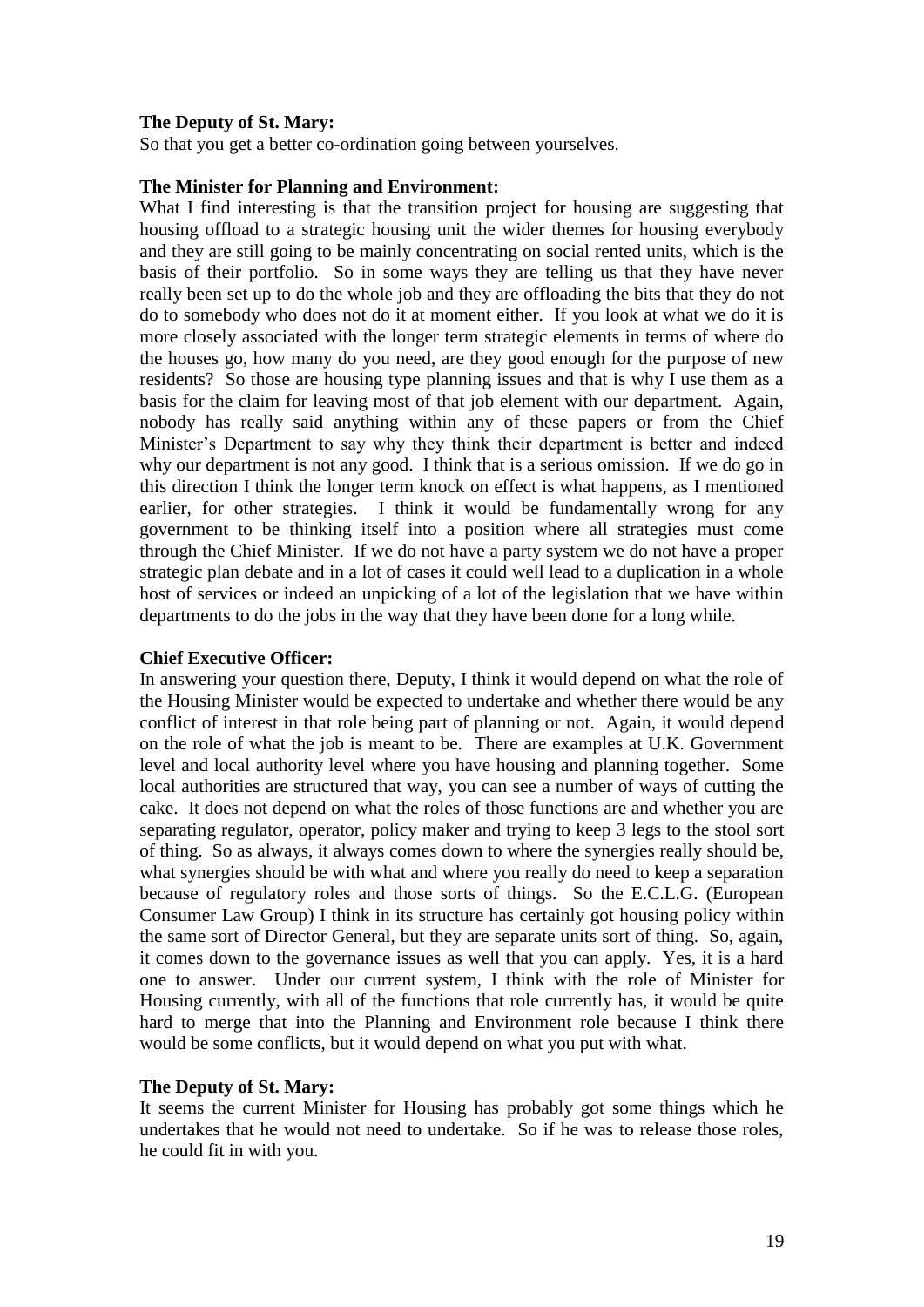# **Chief Executive Officer:**

Yes, I think it is a fundamental piece of good government, where you have got operations, policy and regulation in different areas or in separate units at least. So you certainly do need the operations separate from your policy and regulation side of things.

[12:30]

You can put policy and regulation together to a certain extent, but certainly you do need to keep a separation between poacher and gamekeeper. So I think if we look at some of the other functions we cover in the department, we are environment regulators across land use and our water environment, our waste environment and we regulate in other Government departments who are the operators in those areas. I think it is fundamentally right that they are separate so that you can police the sort of roles. So, again, it depends on how that is structured, but you do need that. You certainly need a separation between operations, policy and regulation.

# **The Deputy of St. Mary:**

We are talking about making efficiencies throughout the whole of the workforce at the moment, so do we set an example and try to make those efficiencies within the department?

# **Chief Executive Officer:**

I think Government reorganisation offers us a real opportunity to look at again not just what we do, because I think what we do is pretty set. I think our population expects Government services to deliver. There are not many Government services that we deliver arguably which we should not deliver any more - I do not think there will be very many on the list from residents' perspective - but how we deliver those services I think is the debate. It arguably should be simpler, it should be more consistent and it should be of better quality in some areas. It is not saying that that will result in cost savings or whatever, but as a consumer, I think you want simplicity and consistency in your service delivery. Does that give us the opportunity to put some of the policy functions together? I think yes, it does. Does it give us the opportunity to give regulators a wider remit to regulate certain areas? I think it potentially does. I think it would potentially open up a debate about what the Island Plan is. The Island Plan at the moment is a land use document. Many people see the Island Plan as a much grander document and it covers a lot of other things, but if you changed the law, it could well be a single document covering a number of policy areas. So to a certain extent the limit is our own imagination in these sort of areas, as long as you get some of the fundamental building blocks in place that you keep your operations separate from your regulations. I think that is a fundamental.

# **The Deputy of St. Peter:**

Just to elaborate on one of the points drawn out there, so if Planning and Environment were to take on responsibility for the Strategic Housing Unit, would you also see yourselves being the regulator as well?

# **The Minister for Planning and Environment:**

No, I think the regulatory controls will be put off into an independent body. I think that is only right that that be done that way.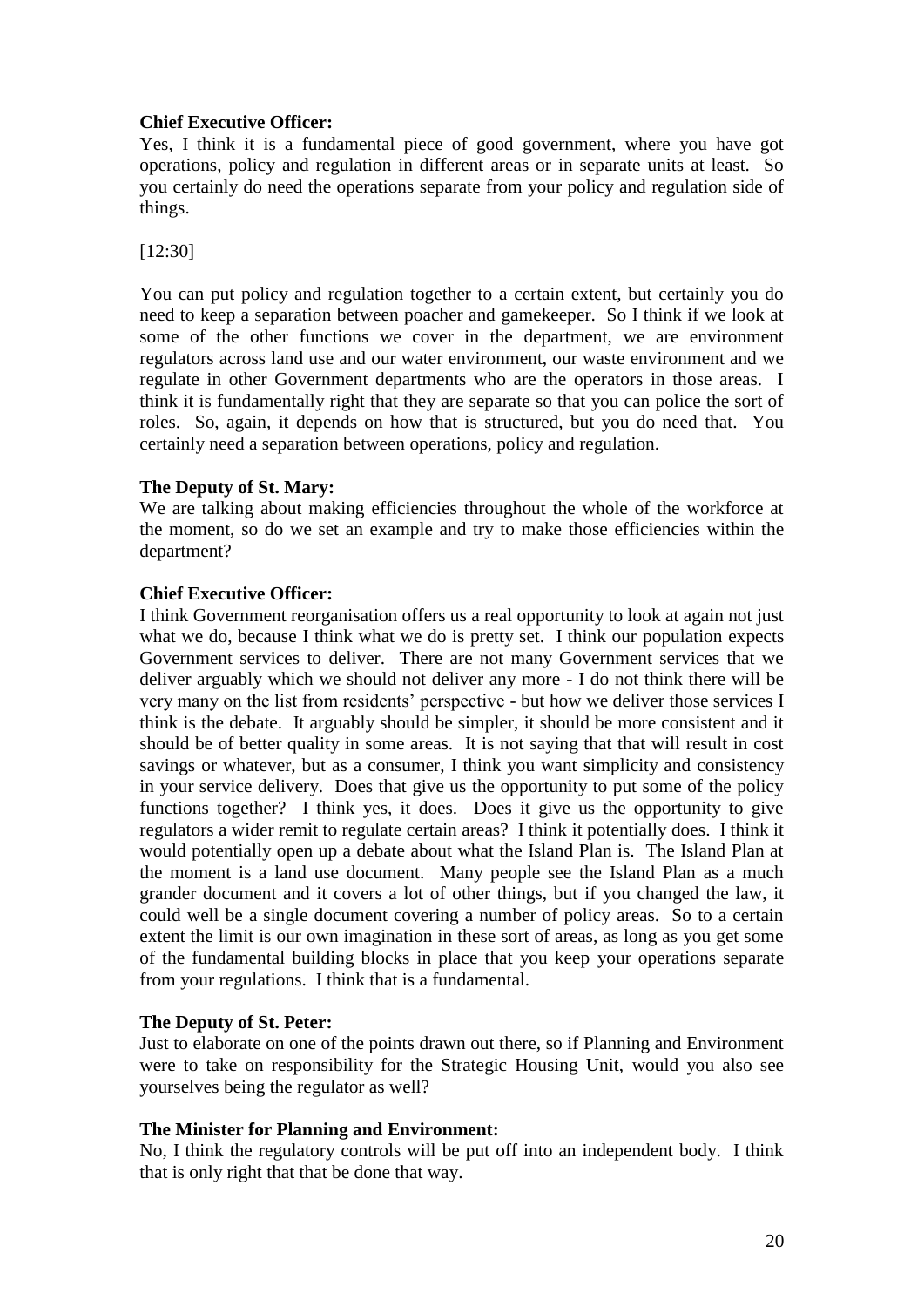On-Island or off-Island independent body?

#### **The Minister for Planning and Environment:**

Whatever is best.

# **The Deputy of St. Peter:**

You do not have a view on that?

#### **The Minister for Planning and Environment:** No.

**The Deputy of St. Peter:**

Okay, thank you.

# **Chief Executive Officer:**

At the moment, the only regulation we undertake in effect in the housing sense is building standards through the building bylaws, and that is on new builds, and where there are significant sort of refurbs going on in terms of existing housing stock. So there is an element of knowledge there. Obviously there are also housing regulators who sit in the public health departments as well and so I think the bigger debate would be: "Well, is it good for Government to set up a regulator that covers many facets?" It would need to be certainly structured and resourced differently to what it currently is, but we currently undertake all of the environmental regulations, so with the Environment Agency, with the Planning Authority, with the Building Bylaws Authority, those sort of things. So I guess the answer could be: "Well, it could" but it would need to look a lot different to what it currently is. So I think the debate for Government reorganisation is: "Are there some economies of scale to be had to put your regulators together?" That would probably need a law change; it would need structural change; it would need resourcing change, but you can potentially have a single enforcement agency that covers a lot of laws. We could do that. I do not know. Again, it is the limit of the imagination to a certain extent.

# **The Deputy of St. Ouen:**

Just moving on a little bit around the same subject, obviously if you are going to have a regulator, he needs laws to regulate, as you quite rightly said. I would like to ask the Minister, are there any specific regulations, new regulations, that you would like to see introduced around sort of the housing area?

# **The Minister for Planning and Environment:**

That I want to divulge at a Scrutiny Panel? Yes, okay, so this is policies in formation. Yes, I am happy. Broadly, those concerned with renewables and energy provision. I think, again going back to what we said earlier about using modern technologies, I think it is not just in the building areas that they can provide dividends but certainly for decreasing the over-reliance that our society has on centralised provision of services would be a good new set of directives. Indeed, we are working on that with our building regs at the moment to encourage persons who do have a really good south-facing kind of set of roofs to be encouraged by methods, foul or fair or whatever, to use those surfaces to generate a proportion of their own electrical needs.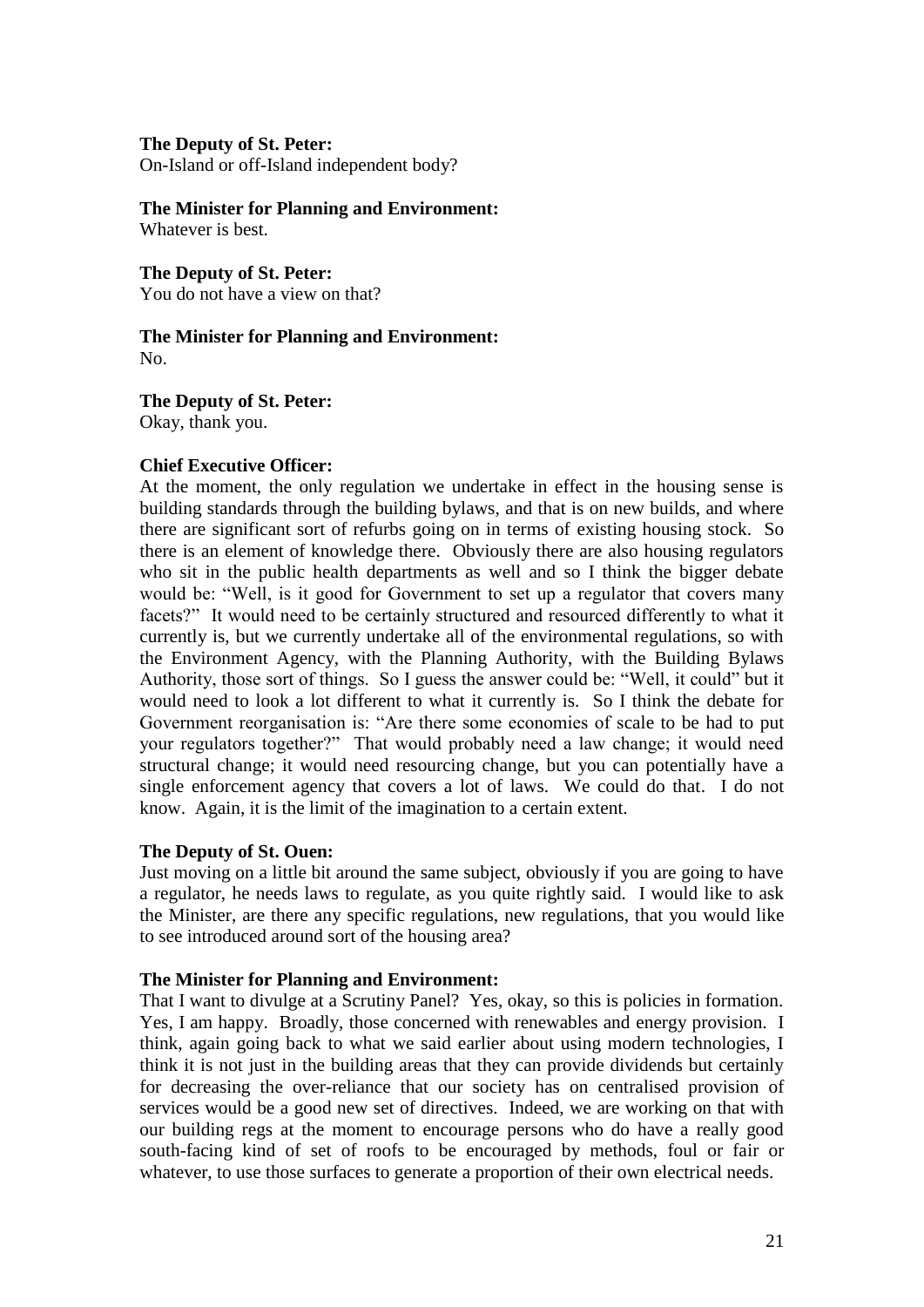# **The Deputy of St. Ouen:**

What about size of accommodation?

# **The Minister for Planning and Environment:**

Size, yes, is another one and I have thought for a long time that the minimum space standards at Parker Morris, base plus 10 per cent, have been generally deficient for a long while, but it is tied into the style of living and how you split up your buildings on the inside. Building technologies have changed over the years so that you do not need to have the Victorian kind of compartmentalised kind of box type arrangements that you have, most of which was to ensure that you had a proper stiffness of structure to kind of bear the weight for the roof. Building techniques these days allow you to have all of that weight carried by an outer structure which means that you can open up your rooms and have them more flexible, and I think that is something we should really be pushing.

# **Chief Executive Officer:**

I think there would be a lot to be said to create, whatever you call it, a "liveability standard" I would term the phrase as. I think you need to be creating dwellings which are liveable for a number of reasons, whether that be internal amenity space, outdoor amenities ...

# **The Minister for Planning and Environment:**

The Jersey version of a Japanese tatami mat.

# **Chief Executive Officer:**

The other big issue there is lifetime costs of the home. It is all very well and good producing a home, but can you afford to heat it and light it and to continue running it? So I think a liveability standard can potentially incorporate many issues. Obviously we cover a lot of that upfront in the building bylaws, so a new build is covered through energy delivered to the property. We have got measures on that and the standards as of last year require 20 per cent less delivered energy to the door as they did previously, so the trend is good in that area, but many things, what makes a home liveable, it is having somewhere to store your ironing board and your Hoover and things like this; it is about having enough storage space; it is where can you put your bike if you want to cycle work?

# **The Minister for Planning and Environment:**

Having wide enough doors to push the pram through.

# **Chief Executive Officer:**

Where can you sit down as a family if you want to eat together, that sort of stuff. You may well want a bit of outdoor amenity space, but a lot of people want a lot more indoor sort of communal space as well. So I think a liveability standard would be a very useful thing to try and combine a number of bits of work we are currently doing, whether it be our building bylaw standards. We are also looking at sort of where our work on the energy policies are going for the Island, and one of the big debates we need to have as an Island is around efficiency of energy use and what we are using our energy for.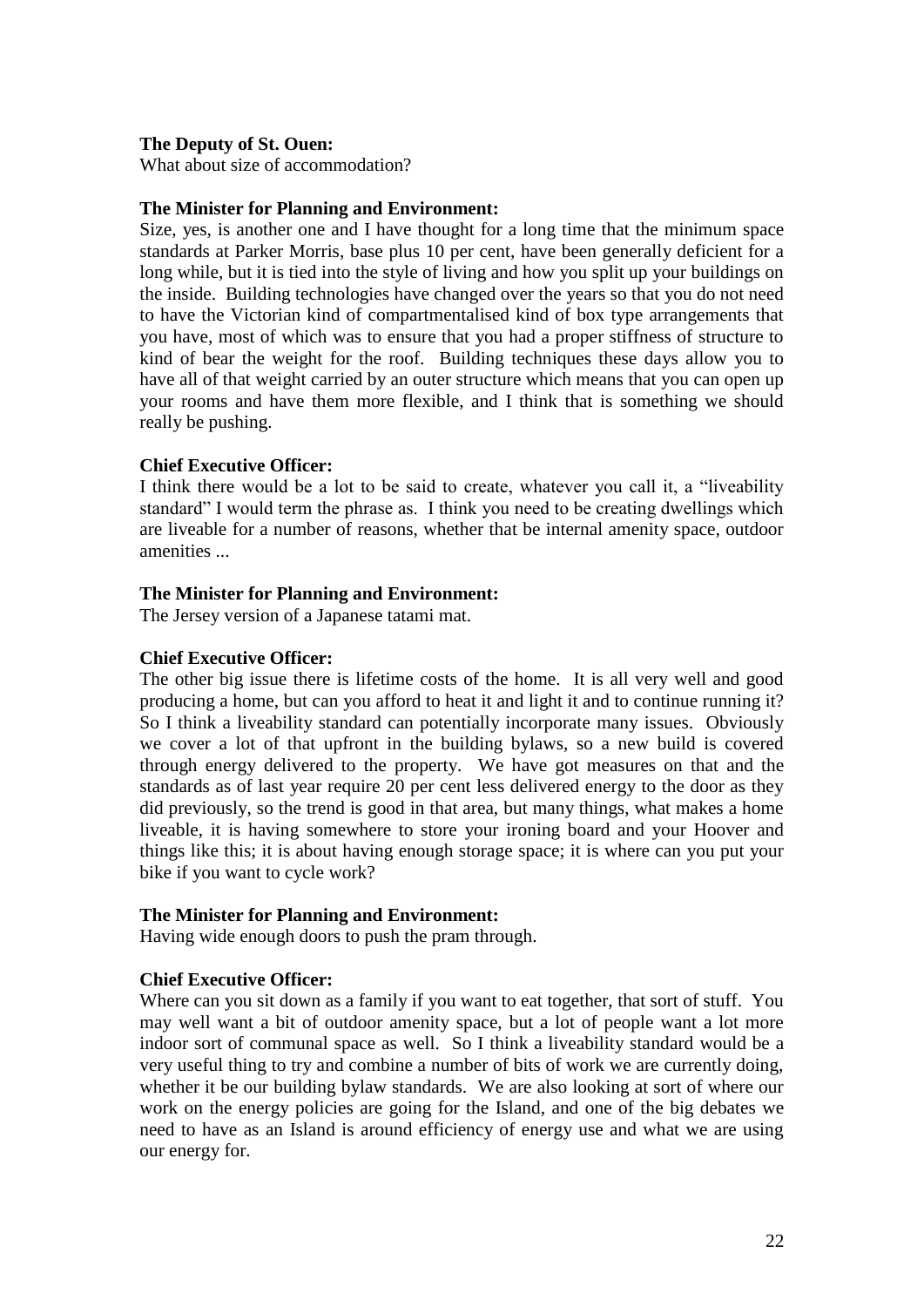# **The Minister for Planning and Environment:**

There is water and waste on top.

# **The Deputy of St. Ouen:**

Who would you see as the department or the authority to champion and develop the regulations that would identify or deal with the liveability standards that you speak about, because I think that we all aspire to ...

# **The Minister for Planning and Environment:**

I think it is down to Planning or down to Environment, because that is our name at the moment.

# **Chief Executive Officer:**

I think again, building on what we have currently got, we are currently looking at energy use and we have an energy efficiency service that sits within the department that advises households on their energy use and how they can reduce that. They also couple that with interventions in homes for those who are eligible, so income support houses predominantly. So we do energy and we are also developing within planning standards sustainable building standards, if you like, so the use of different resources, water, waste, recycling, passive solar heating, those sort of things. That is very much a traditional thing that Planning does, based on a lot of architectural input, if you like. Space standards: we give standards out currently on space in terms of physical size and we give standards out in terms of outdoor amenity space as well, so we do a bit of these. What we do not do is put them all into one place and say: "This is a liveability standard and all new homes should be delivered into that area." So it would be, I think, a worthy project.

# **The Deputy of St. Ouen:**

Key to that, just finally, is that it is all sectors, is it not? It would not be specific to a sector, private sector ...?

# **The Minister for Planning and Environment:**

No, and that is one of the reasons why it is best placed with Planning, because we do not just look at the rental sector, we look at all sectors.

# **Chief Executive Officer:**

Yes, the tenure of the dwelling should not affect the standards of people living in the dwelling.

# **The Deputy of St. Peter:**

One of the other key factors of the Housing Transformation Programme is the new Housing Association. Now, Minister, with your views about reducing the social housing stock or definitely not increasing it, what do you think about that structure, because it is essentially been created so that you borrow money in order to build more social housing, and so do you see that as an necessary or unnecessary function?

# **The Minister for Planning and Environment:**

I have got no problems with the structure, providing there is an element of control expressed through the organisation that is controlling it. So at the moment, we do not have very strong kind of abilities by residents who are living in controlled blocks to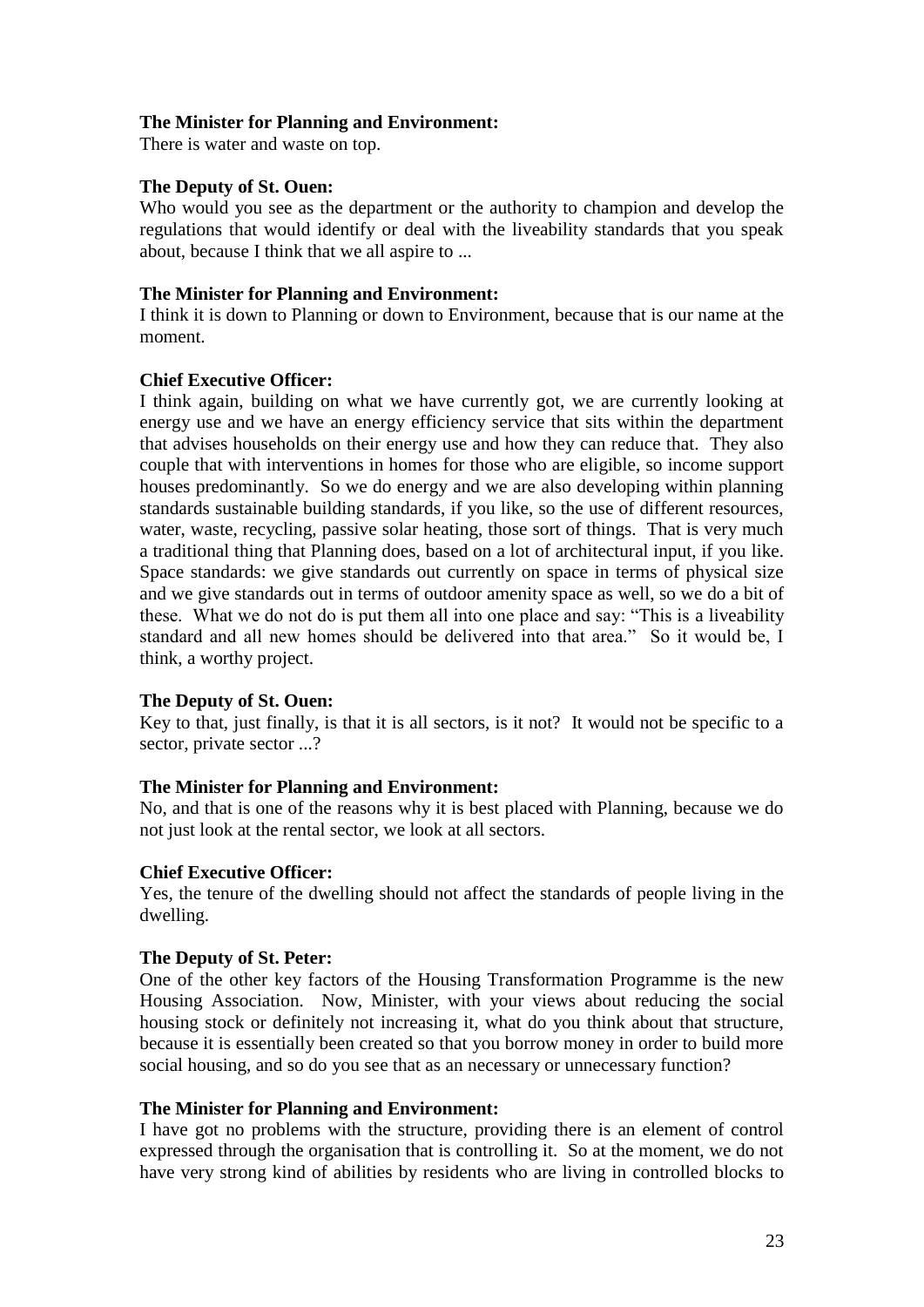express any of their desires and to assist in how the place is organised, and I think that is an omission. So providing, I think, the setting up of a housing trust is principally to enable outside borrowing - and I think it goes without saying that it is a sensible idea to organise on that basis - the only query that I would raise at the moment is whether or not it has to be one body or whether or not you could not set up housing trust bodies for every big enough collection of buildings, so you might have an estate housing trust in such and such, an estate housing trust, and I think if you did it that way, that would begin to put the emphasis more in the direction of the people who are living there, which is how I think housing trusts should be set up, principally to look after the needs of the people living there rather than on a government body that is doing things for whatever reasons across the board.

# **The Deputy of St. Peter:**

What criteria would you expect them to employ regarding allocation of that housing?

# **The Minister for Planning and Environment:**

That is always a difficult one. I think it really depends on how well the idea takes off. If indeed you did convert all of the existing States own stock into independent separate housing trusts, in effect they could all operate under a big umbrella and kind of do their own thing, and I think there is an element of that argument that is more supportable than saying: "Right, you have to set up a government body to do everything for everybody else" and leave a whole chunk of people out of the equation if it is too difficult to do. Certainly in the U.K. (United Kingdom) this is the way people have been going. Individual housing trusts are keener, they are more fleet of foot, being able to represent the needs of the people who are living in those buildings, and that I think is a better way of looking at it. Sorry.

# **Senator A. Breckon:**

No, just a simple question, really. The Census and the demographics, how much are they built into the existing plan and how much were they indeed a surprise?

# **Chief Executive Officer:**

Certainly the Island Plan as approved on the back of last year did not include the most recent Census figures, so one of the jobs we have got working with the Stats Unit is to revisit some of the Island Plan assumptions, and so we are expecting some of that work to be with us later this year. We are expecting that sort of around October/November time. That will then tell us how much of a surprise I think ...

# **Senator A. Breckon:**

How does that affect the demographics and the ageing population? You are talking about lifetime homes but, I mean, are you insisting things like places have wet rooms and no steps?

# **Chief Executive Officer:**

Well, I think they are instructive in terms of what the land use plan should be. I think the plan at the moment is built on delivering 4,000 homes over the next 10 years based on the demographic expectations from when we started that work. You know, if those assumptions radically change and then suddenly we may well be faced with: "Right, we need to provide more or less" I think the Island Plan has then got to reflect that. So we may still have an input into that.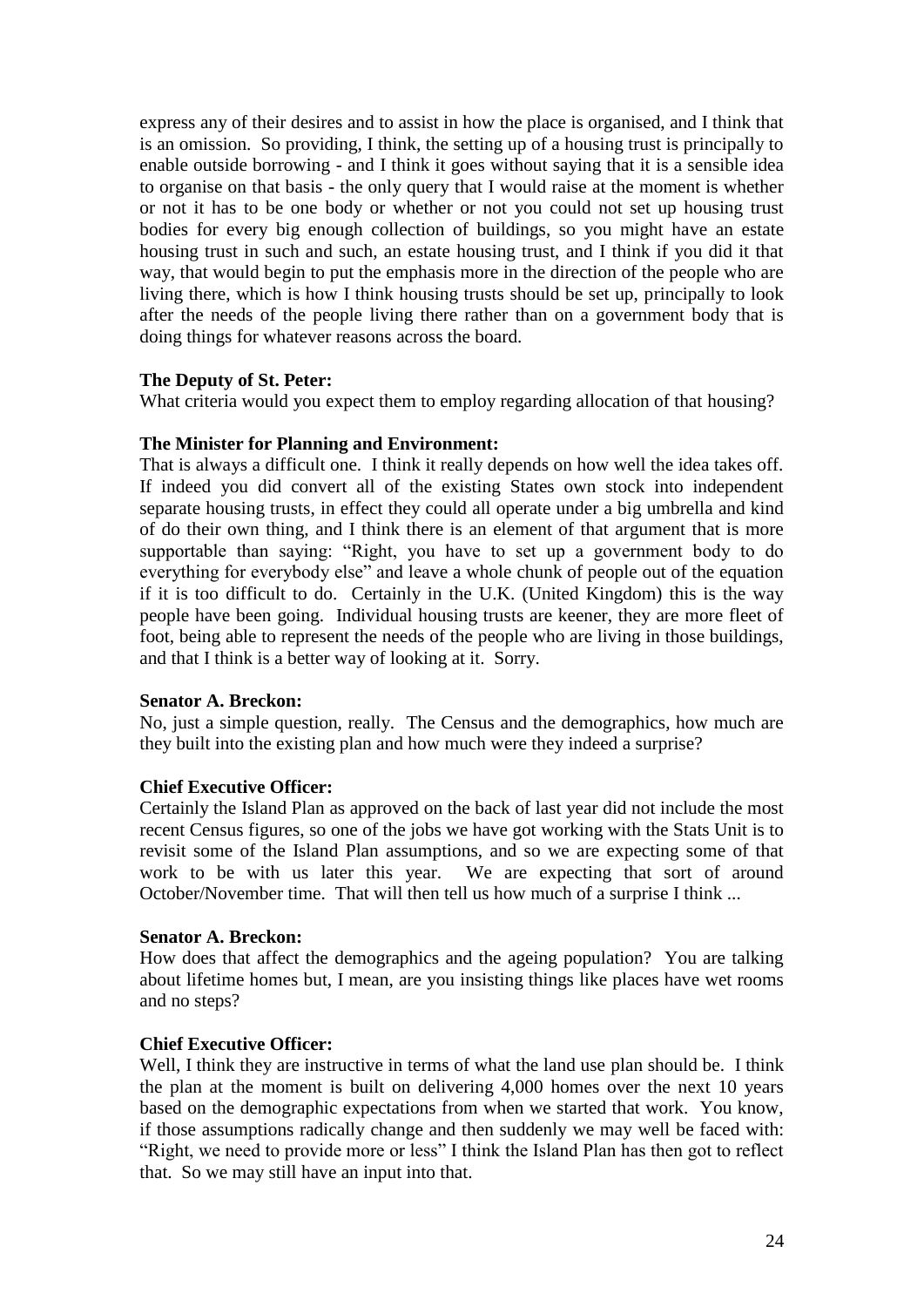[12:45]

### **The Minister for Planning and Environment:**

I think it is not just a quantitative issue, it is a qualitative issue for me, and certainly when I was on Housing a number of years ago, I was pretty upset to see the standards that we give over to our key workers. I mean, we are expecting people to come to the Island and to bust their gut to kind of put us on the map economically while at the same time not doing too much to look after their home needs. So fundamentally, I think that there is a radical piece of work that is crying out to be done in order to increase the qualitative standards of key worker accommodation across the board.

### **Senator A. Breckon:**

Where is the tension between a developer trying to maximise you with spend and so on? Where does that sit?

# **The Minister for Planning and Environment:**

I think it comes down to the Minister for Planning in terms of how much potential there is to do more on his site, all right, so at the end of the day, I mean, you do not get to do more without doing things for it.

### **Chief Executive Officer:**

There is invariably a tension between short-term developer pressure, and developers work on windows of 2 to 3 years, get a site, build it out, develop it, sell it, move on to the next one, working within a system which is really designed at 10 years plus, and some of the tensions we always get are what are the longer-term development needs of the Island and what that housing mixture should be in the longer 10-year period versus short-term developer needs: "That is what I can sell today, therefore that is what I am going to build today."

# **The Minister for Planning and Environment:**

We have already put planning obligations in some applications to that effect, to say that the mix of accommodation that is being requested is not paying due regard to what is required by the Island for now and the future period, and has to be changed into a form that is compliant.

# **Senator A. Breckon:**

Would you get guidance on something like that from somebody like Rowntree or would you look at something like that?

### **Chief Executive Officer:**

Certainly we get guidance from the Statistics Unit in terms of around all issues of affordability, demographic make-up, what sort of type of dwelling. The Housing Needs Survey of 2007 is in desperate need now of updating, and that is one of our key information sources and in terms of what we are asking the planning system to deliver. So yes, there does need to be a joining-up of all the data so that when we do ask and put pressure on developers to change mix for 10 years, whatever it may be, we can do that with a robust set of data that we can defend and then appeal it if required.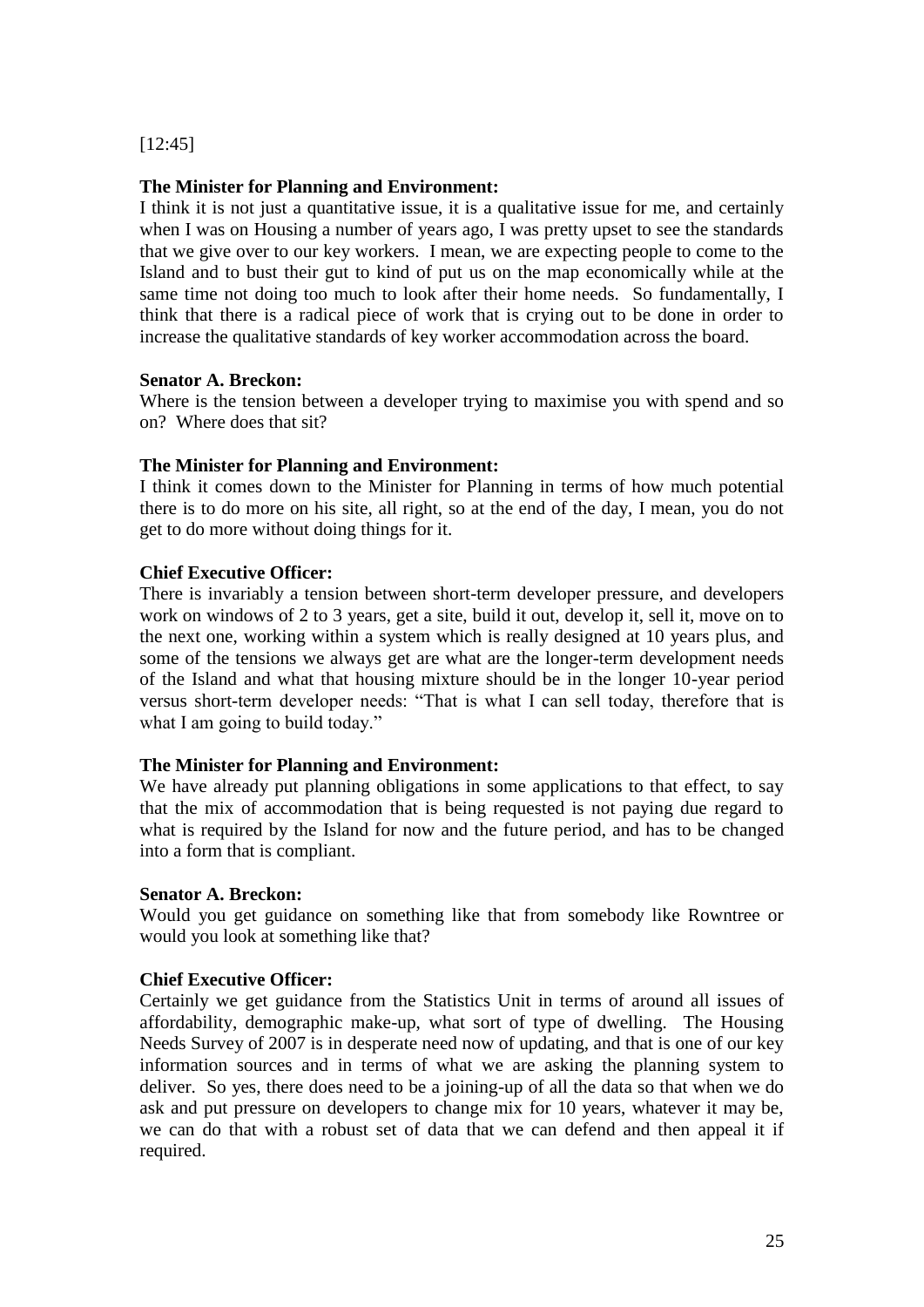# **Senator A. Breckon:**

I am trying to link that into a strategic housing unit, you know, is there some tension between, say, the Minister for Planning being the promoter and also, how would you link, for example, with the States of Jersey Development Company if you wanted them to do something in terms of housing need? How could you do that? Is there a conflict there?

### **The Minister for Planning and Environment:**

I do not think there is particularly at the moment. They have been set up and been given the go-ahead to do pretty much what they want to do. I do not think they have delivered perhaps what was intended of them, which was to have a general reinvest of the monies that begin to accrue once they have paid off the properties, and they managed to do that on a number of properties so far, and we have not seen much kind of new building. So I think there is a long-term kind of legal problem which I do not think has been solved as yet as to whether or not the States, having passed over the freehold of properties to these bodies to take on board the delivery of a number of housing units, the extent to which the States can force their hand to build things that we would like to be built. So I think if the States cannot do it and the Minister for Planning is part of the States, that is probably the answer to the question, really.

### **The Deputy of St. Peter:**

Briefly we touched upon rent policy, but perhaps we could go into a little detail about that. What is your view, Minister, about the policy of setting 90 per cent of the market rate?

#### **The Minister for Planning and Environment:**

I think it is the wrong policy and I have got this notion in my mind of an economic rent, and it probably needs to be explained. I think that with many U.K. and European housing authorities, once you have paid for your asset over and above the requirement to maintain it and to expend a small amount, a sum of monies in administration of costs and things, you do not really need to set your rental charges at the same levels. So consequently if you adopt that as a way of working, that means that you can build an asset, run it at maybe market rentals until it is paid and then you are in the fortunate position of being able to reduce your rents to help even less fortunate people who would otherwise not be in a position to pay anything like those affordable rents, or indeed could only begin to live in those units if their rents were offset by a States subsidy. I will give you an example. I mean, in Sweden, the bridge link between Copenhagen and Malmö, it was built with European monies and having paid it off, they started off with a bridge toll of a particularly high amount in order to pay off the monies inside a sensible period, but having paid that back, the toll has now come down to a low-maintenance proportion which is exactly right. I think you can apply exactly the same principle to housing rents. We do not do it at the moment. In fact, the Minister for Treasury is wanting, with the Minister for Housing, to go in a different direction and to try and maximise rents, albeit knowing that there is still a chunk of people who cannot afford to pay and then we chase the monies around the Social Security system and through the Treasury system. So it comes back to my comment previously: I do not think it is right to be using the portfolio of housing property in order to make money for the Treasury. That is not the reason that the States, in my view, are in the provision of social rented accommodation.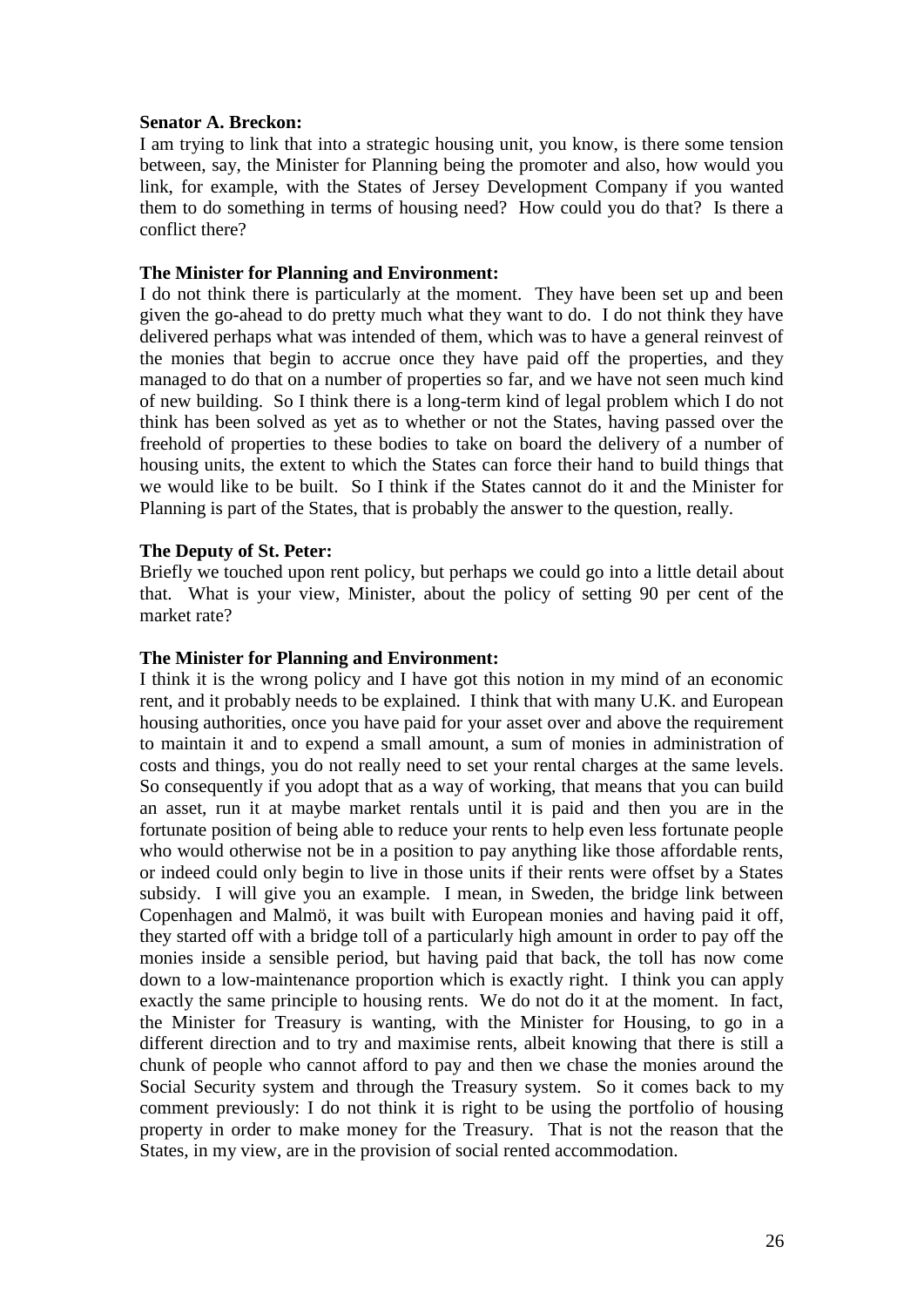So you would set the rent levels at an economic rent, as you say. Therefore, the tenant would not need to be supported by income support ...

### **The Minister for Planning and Environment:**

That is right, yes.

### **The Deputy of St. Peter:**

... because they would find their rent level affordable for their personal situation.

### **The Minister for Planning and Environment:**

Yes. Additionally, as I said earlier, if there were an opportunity to use the mechanism that I had outlined of having the proportion of the property, maybe just the ground floor - it does not have to be the ground floor - put into a revenue-generating kind of mechanism, then again that would provide other opportunities for putting money into the system and would not need to be put in by the taxpayer. That is half and half.

### **The Deputy of St. Mary:**

Should Planning not be taking more advantage to acquire sites as and when they become available specifically for affordable homes, rather than get snapped up by property developers?

### **The Minister for Planning and Environment:**

Yes, I think we should, and as one of the things for the H3 consultation that is just going out is the suggestion that perhaps the cleanest and easiest way of dealing with the raising of monies or opportunities to provide affordable housing might be to go and ask for a commuted sum to be levied on every unit, and those monies to be ringfenced through planning obligations into a fund to be used for use on providing further sites to be owned by the public on which we could build affordable housing. So I think, yes, that would be the better way to be dealing with it.

# **Chief Executive Officer:**

I think we would need to have a proper again Government mechanism in there to make sure that we are not poacher and gamekeeper, that the States could well be acquiring land, but they would not expect the Planning Authority to acquire land then give itself permission on land that it has just bought. So I do not think we could have that working, although it might be nice.

#### **The Deputy of St. Mary:**

The only thing is it comes to Planning's attention first, does it not? I mean, this is the first step.

# **The Minister for Planning and Environment:**

Yes. I mean, the Minister for Planning, as you know, does have in his tool bag of tools and powers the ability to come forward with compulsory purchase orders, but that is not popular, I gather. That is the other alternative.

### **The Deputy of St. Mary:**

Well, it would be nice to see that the landowner would have an incentive to sell it.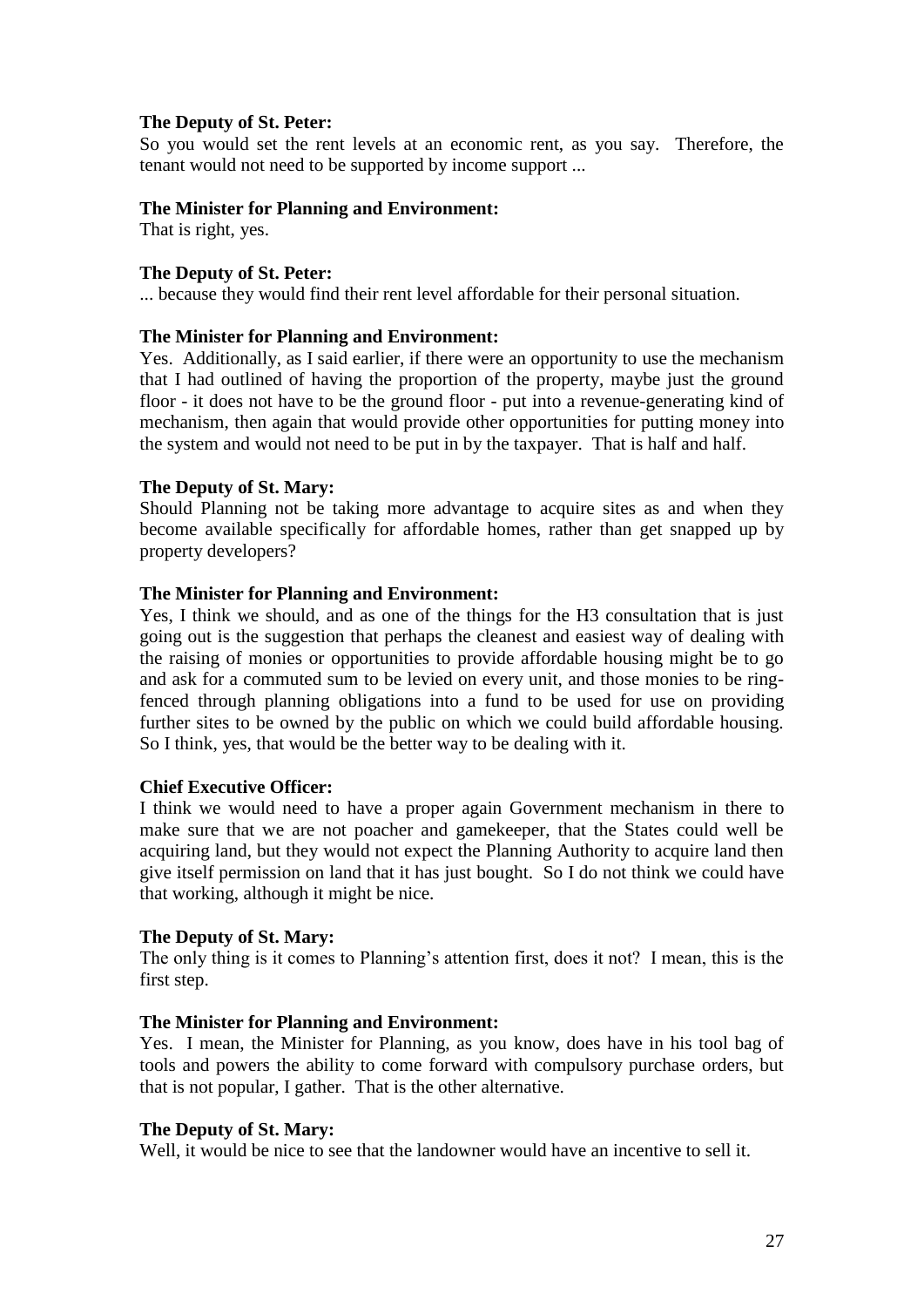Just going back to social rents, what I did not ask you was what you fear are the consequences of the 90 per cent rent, other than the circulation of money to the Treasury. Do you think, for example, it would have the potential to distort the housing market?

# **The Minister for Planning and Environment:**

Well, I think it will in a certain way, because basically what we are doing is we are saying we are trying to keep an over-reliance on those who can afford to pay the top rents from remaining as renters, and I think that is fundamentally at odds with how I would like to see things, which is if you can afford the top rent, you should be able to afford a mortgage. So it is an artificial rigging of the market to over-rely on those who can afford the top rent, and from the things you said earlier about it is maybe more elderly people or whatever, I think it is not particularly right for them either.

# **The Deputy of St. Peter:**

Do you think this policy would impact on planning issues and, for example, the impact on the amount of new social housing that is required?

# **The Minister for Planning and Environment:**

If we get to that level. I mean, I am not convinced that Housing has made a proper request, a properly analysed request, for extra social rented housing. I do not think they have done their homework properly.

# **The Deputy of St. Ouen:**

Because the commercial individual property investor, do you think that by increasing... well, if one applies a proposal by increasing fair rental value from a 70 per cent level up to 90 per cent, do you think that that will become attractive for the private individual seeking to invest certain accommodation, and as a result, do you think that might affect the type of developments proposed or being brought forward?

# **The Minister for Planning and Environment:**

I do not really, because what we are saying is that the rentals in the state sector are lower than the open market. Now, if there is a market in the open market area for building rental accommodation at those prices, then people will be doing it, so by having the States raise the rentals to higher levels, I mean, if people cannot afford to pay, they cannot afford to pay. They are not going to go into the private sector to have lower or as low rentals. That is not going to work in that direction, so ...

# **The Deputy of St. Ouen:**

But is it not the case that the benefit to the investor is that Government is underwriting the rent and so, if you like, there is no risk involved?

# **Chief Executive Officer:**

I think what we have seen, certainly looking at some of the U.K. developments over the last couple of years, where you have seen affordable housing delivery bolstering commercial housing developers, because they do see that as their guaranteed market for the sale of their homes, and so it does come down to development economics and I guess the question is if the affordable home is of sufficient value to the commercial developer and they can get rewarded as such, they can still make a profit, pay for their